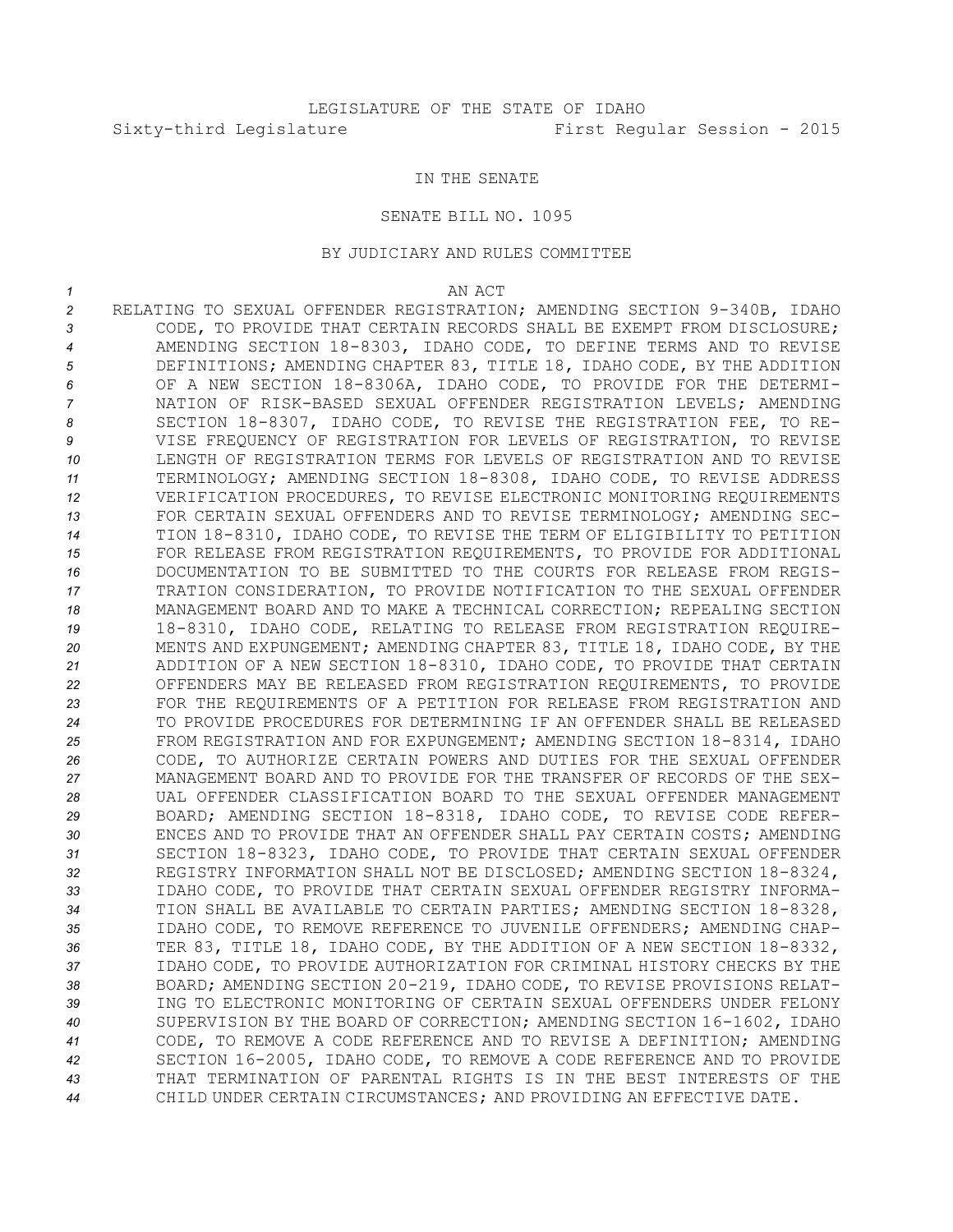*<sup>1</sup>* Be It Enacted by the Legislature of the State of Idaho:

*<sup>2</sup>* SECTION 1. That Section 9-340B, Idaho Code, be, and the same is hereby *3* amended to read as follows:

*<sup>4</sup>* 9-340B. RECORDS EXEMPT FROM DISCLOSURE -- LAW ENFORCEMENT RECORDS, *5* INVESTIGATORY RECORDS OF AGENCIES, EVACUATION AND EMERGENCY RESPONSE PLANS, *<sup>6</sup>* WORKER'S COMPENSATION. The following records are exempt from disclosure:

*<sup>7</sup>* (1) Investigatory records of <sup>a</sup> law enforcement agency, as defined in *<sup>8</sup>* section 9-337(7), Idaho Code, under the conditions set forth in section *<sup>9</sup>* 9-335, Idaho Code.

 (2) Juvenile records of <sup>a</sup> person maintained pursuant to chapter 5, title 20, Idaho Code, except that facts contained in such records shall be furnished upon request in <sup>a</sup> manner determined by the court to persons and governmental and private agencies and institutions conducting pertinent research studies or having <sup>a</sup> legitimate interest in the protection, welfare and treatment of the juvenile who is thirteen (13) years of age or younger. If the juvenile is petitioned or charged with an offense which would be <sup>a</sup> criminal offense if committed by an adult, the name, offense of which the juvenile was petitioned or charged and disposition of the court shall be sub- ject to disclosure as provided in section 20-525, Idaho Code. Additionally, facts contained in any records of <sup>a</sup> juvenile maintained under chapter 5, title 20, Idaho Code, shall be furnished upon request to any school district where the juvenile is enrolled or is seeking enrollment.

 (3) Records of the custody review board of the Idaho department of ju- venile corrections, including records containing the names, addresses and written statements of victims and family members of juveniles, shall be ex-empt from public disclosure pursuant to section 20-533A, Idaho Code.

- *<sup>27</sup>* (4) (a) The following records of the department of correction:
- *<sup>28</sup>* (i) Records of which the public interest in confidentiality, pub-*<sup>29</sup>* lic safety, security and habilitation clearly outweighs the pub-*<sup>30</sup>* lic interest in disclosure as identified pursuant to the authority 31 of the Idaho board of correction under section 20-212, Idaho Code; *<sup>32</sup>* (ii) Records that contain any identifying information, or any in-*<sup>33</sup>* formation that would lead to the identification of any victims or *34* witnesses;
- *<sup>35</sup>* (iii) Records that reflect future transportation or movement of <sup>a</sup> *<sup>36</sup>* prisoner;
- 
- *<sup>37</sup>* (iv) Records gathered during the course of the presentence inves-*<sup>38</sup>* tigation;
- *<sup>39</sup>* (v) Records of <sup>a</sup> prisoner, as defined in section 9-337(10), Idaho *<sup>40</sup>* Code, or probationer shall not be disclosed to any other prisoner *<sup>41</sup>* or probationer.

 (b) Records of buildings, facilities, infrastructures and systems held by or in the custody of any public agency only when the disclosure of such information would jeopardize the safety of persons or the public safety. Such records may include emergency evacuation, escape or other emergency response plans, vulnerability assessments, operation and se-curity manuals, plans, blueprints or security codes. For purposes of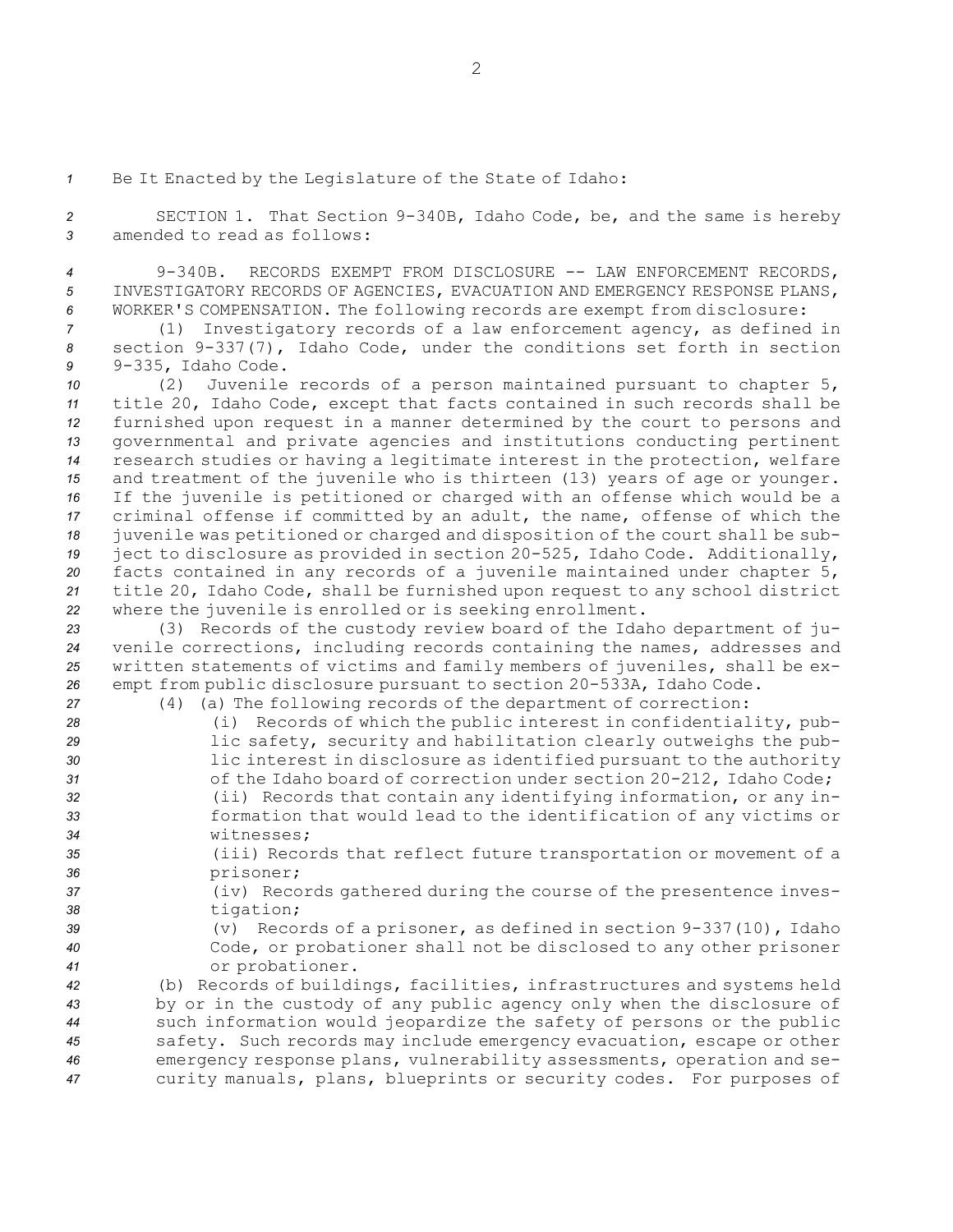*<sup>1</sup>* this section "system" shall mean electrical, heating, ventilation, air *<sup>2</sup>* conditioning and telecommunication systems.

 (c) Records of the commission of pardons and parole shall be exempt from public disclosure pursuant to section 20-213A, Idaho Code, and section 20-223, Idaho Code. Records exempt from disclosure shall also include those containing the names, addresses and written statements of vic-*7* tims.

 (5) Voting records of the sexual offender classification board. The written record of the vote to classify an offender as <sup>a</sup> violent sexual preda- tor by each board member in each case reviewed by that board member shall be exempt from disclosure to the public and shall be made available upon request only to the governor, the chairman of the senate judiciary and rules commit- tee, and the chairman of the house of representatives judiciary, rules and administration committee, for all lawful purposes.

 (6) Records of the sheriff or Idaho state police received or maintained pursuant to sections 18-3302, 18-3302H and 18-3302K, Idaho Code, relating to an applicant or licensee except that any law enforcement officer and law enforcement agency, whether inside or outside the state of Idaho, may access information maintained in the license record system as set forth in section 18-3302K(13), Idaho Code.

 (7) Records of investigations prepared by the department of health and welfare pursuant to its statutory responsibilities dealing with the protec- tion of children, the rehabilitation of youth, adoptions and the commitment of mentally ill persons. For reasons of health and safety, best interests of the child or public interest, the department of health and welfare may pro- vide for the disclosure of records of investigations associated with actions pursuant to the provisions of chapter 16, title 16, Idaho Code, prepared by the department of health and welfare pursuant to its statutory responsibili- ties dealing with the protection of children except any such records regard-ing adoptions shall remain exempt from disclosure.

 (8) Records including, but not limited to, investigative reports, resulting from investigations conducted into complaints of discrimination made to the Idaho human rights commission unless the public interest in allowing inspection and copying of such records outweighs the legitimate public or private interest in maintaining confidentiality of such records. <sup>A</sup> person may inspect and copy documents from an investigative file to which he or she is <sup>a</sup> named party if such documents are not otherwise prohibited from disclosure by federal law or regulation or state law. The confidentiality of this subsection will no longer apply to any record used in any judicial pro- ceeding brought by <sup>a</sup> named party to the complaint or investigation, or by the Idaho human rights commission, relating to the complaint of discrimination.

 (9) Records containing information obtained by the manager of the Idaho state insurance fund pursuant to chapter 9, title 72, Idaho Code, from or on behalf of employers or employees contained in underwriting and claims for benefits files.

*<sup>46</sup>* (10) The worker's compensation records of the Idaho industrial commis-*<sup>47</sup>* sion provided that the industrial commission shall make such records avail-*48* able:

*<sup>49</sup>* (a) To the parties in any worker's compensation claim and to the indus-*<sup>50</sup>* trial special indemnity fund of the state of Idaho; or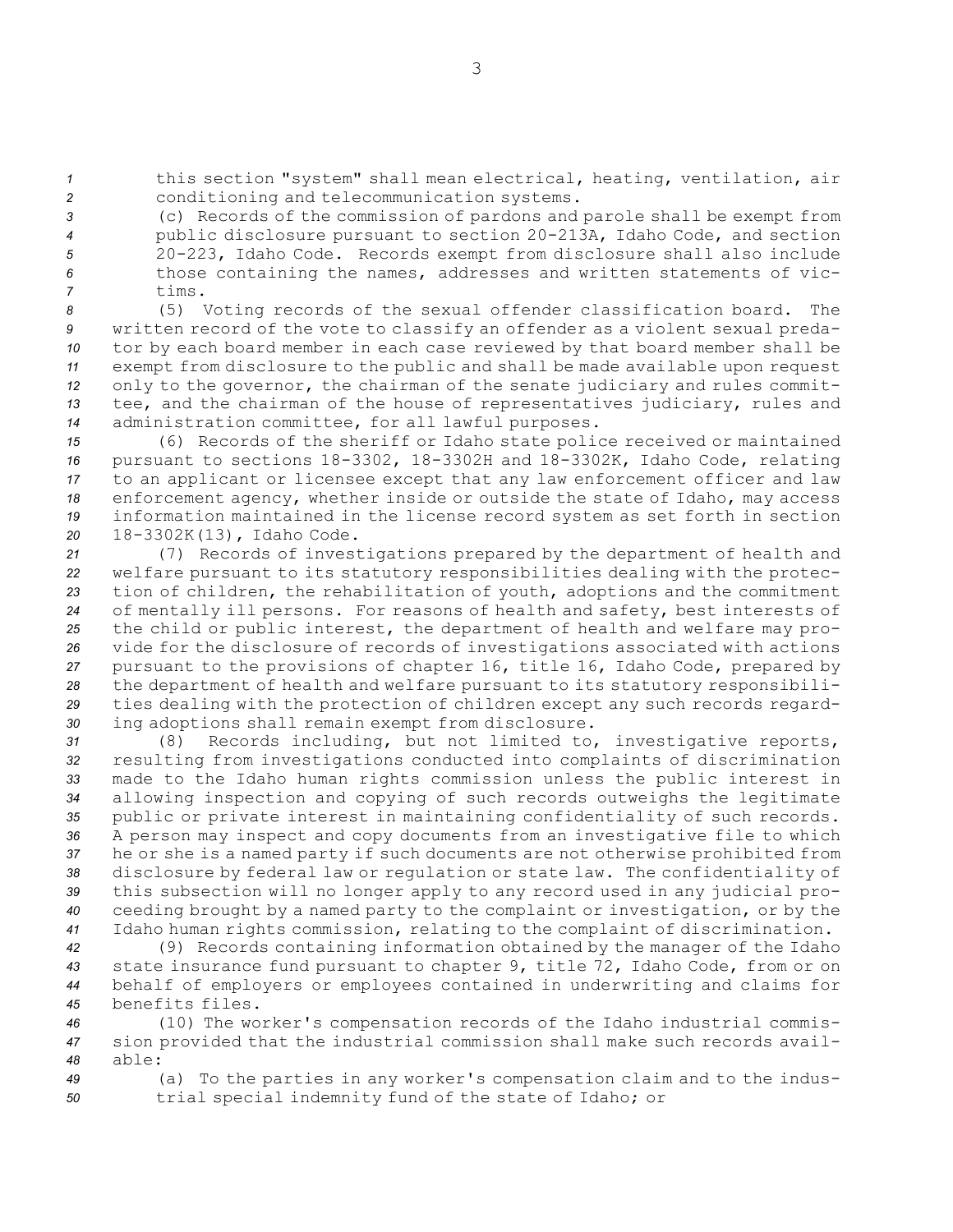(b) To employers and prospective employers subject to the provisions of the Americans with disabilities act, 42 U.S.C. 12112, or other statu- tory limitations, who certify that the information is being requested with respect to <sup>a</sup> worker to whom the employer has extended an offer of employment and will be used in accordance with the provisions of the Americans with disabilities act, 42 U.S.C. 12112, or other statutory limitations; or

 (c) To employers and prospective employers not subject to the provi- sions of the Americans with disabilities act, 42 U.S.C. 12112, or other statutory limitations, provided the employer presents <sup>a</sup> written autho-rization from the person to whom the records pertain; or

 (d) To others who demonstrate that the public interest in allowing in- spection and copying of such records outweighs the public or private in- terest in maintaining the confidentiality of such records, as deter-mined by <sup>a</sup> civil court of competent jurisdiction; or

 (e) Although <sup>a</sup> claimant's records maintained by the industrial commis- sion, including medical and rehabilitation records, are otherwise ex- empt from public disclosure, the quoting or discussing of medical or re- habilitation records contained in the industrial commission's records during <sup>a</sup> hearing for compensation or in <sup>a</sup> written decision issued by the industrial commission shall be permitted; provided further, the true identification of the parties shall not be exempt from public disclo- sure in any written decision issued and released to the public by the in-dustrial commission.

*<sup>25</sup>* (11) Records of investigations compiled by the commission on aging in-*<sup>26</sup>* volving vulnerable adults, as defined in section 18-1505, Idaho Code, al-*<sup>27</sup>* leged to be abused, neglected or exploited.

*<sup>28</sup>* (12) Criminal history records and fingerprints, as defined by section *<sup>29</sup>* 67-3001, Idaho Code, and compiled by the Idaho state police. Such records *<sup>30</sup>* shall be released only in accordance with chapter 30, title 67, Idaho Code.

*<sup>31</sup>* (13) Records furnished or obtained pursuant to section 41-1019, Idaho *<sup>32</sup>* Code, regarding termination of an appointment, employment, contract or *<sup>33</sup>* other insurance business relationship between an insurer and <sup>a</sup> producer.

*<sup>34</sup>* (14) Records of <sup>a</sup> prisoner or former prisoner in the custody of any state *<sup>35</sup>* or local correctional facility, when the request is made by another prisoner *<sup>36</sup>* in the custody of any state or local correctional facility.

*<sup>37</sup>* (15) Except as provided in section 72-1007, Idaho Code, records of the *<sup>38</sup>* Idaho industrial commission relating to compensation for crime victims un-*<sup>39</sup>* der chapter 10, title 72, Idaho Code.

 (16) Records or information identifying <sup>a</sup> complainant maintained by the department of health and welfare pursuant to section 39-3556, Idaho Code, relating to certified family homes, unless the complainant consents in writ- ing to the disclosure or the disclosure of the complainant's identity is re-quired in any administrative or judicial proceeding.

 (17) Records received or maintained by the sexual offender management board related to any risk-based sexual offender registration level determi- nation pursuant to section 18-8306A, Idaho Code, unless otherwise provided by law or court order.

*<sup>49</sup>* SECTION 2. That Section 18-8303, Idaho Code, be, and the same is hereby *50* amended to read as follows: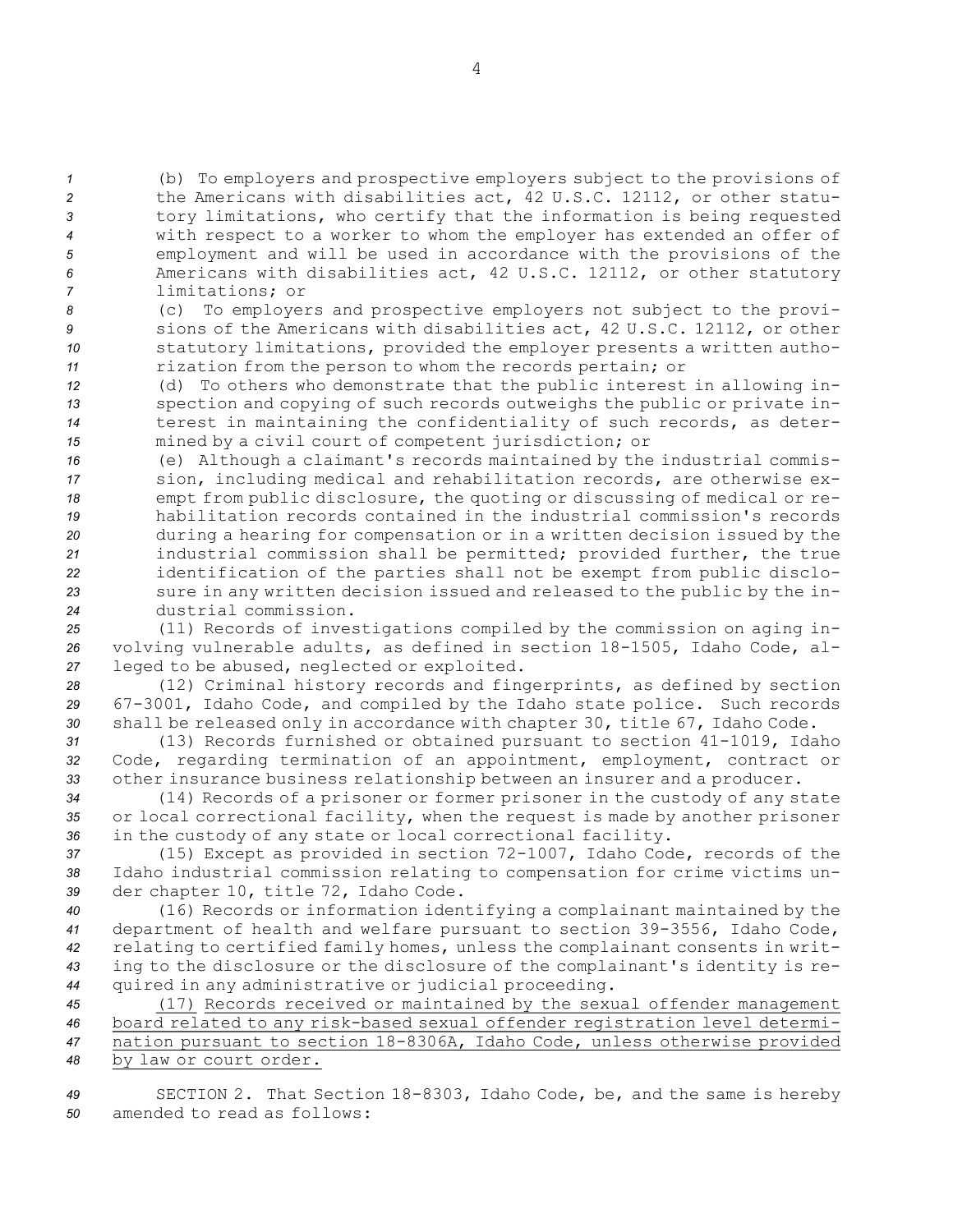*<sup>1</sup>* 18-8303. DEFINITIONS. As used in this chapter:

 (1) "Aggravated offense" means any of the following crimes: 18-1506A (ritualized abuse of <sup>a</sup> child); 18-1508 (lewd conduct); 18-4003(d) (murder committed in the perpetration of rape); 18-4502 (first-degree kidnapping committed for the purpose of rape, committing an infamous crime against na- ture, committing any lewd and lascivious act upon any child under the age of sixteen years or for purposes of sexual gratification or arousal); 18-4503 (second degree kidnapping where the victim is an unrelated minor child and the kidnapping is committed for the purpose of rape, committing an infamous crime against nature, committing any lewd and lascivious act upon any child under the age of sixteen years or for purposes of sexual gratification or arousal); 18-6101 (rape, but excluding section 18-6101(1) where the victim 13 is at least twelve years of age or the defendant is eighteen years of age); 18-6108 (male rape, but excluding section 18-6108(1) where the victim is at least twelve years of age or the defendant is eighteen years of age); 18-6608 (forcible sexual penetration by use of <sup>a</sup> foreign object); 18-8602(1) (sex trafficking); and any other offense set forth in section 18-8304, Idaho Code, if at the time of the commission of the offense the victim was below the age of thirteen years or an offense that is substantially similar to any of the foregoing offenses under the laws of another jurisdiction or military 21 court or the court of another country.

*<sup>22</sup>* (2) "Board" means the sexual offender management board described in *<sup>23</sup>* section 18-8312, Idaho Code.

*<sup>24</sup>* (32) "Central registry" means the registry of convicted sexual offend-*<sup>25</sup>* ers maintained by the Idaho state police pursuant to this chapter.

 (43) "Certified evaluator" means either <sup>a</sup> psychiatrist licensed by this state pursuant to chapter 18, title 54, Idaho Code, or <sup>a</sup> master's or doctoral level mental health professional licensed by this state pursuant to chapter 23, chapter 32, or chapter 34, title 54, Idaho Code. Such person shall have by education, experience and training, expertise in the as- sessment and treatment of sexual offenders, and such person shall meet the qualifications and shall be approved by the board to perform psychosexual evaluations in this state, as described in section 18-8314, Idaho Code.

 (4) "Certified polygraph examiner" means <sup>a</sup> polygraph examiner who has received specialized postconviction sex offender testing training, and who is certified by the board pursuant to section 18-8314, Idaho Code, to con- duct postconviction sexual offender polygraph examinations as ordered or required by the court, Idaho department of correction, Idaho commission of pardons and parole or the Idaho department of juvenile corrections.

 (5) "Certified treatment provider" means <sup>a</sup> person who has been cer- tified by the board pursuant to section 18-8314, Idaho Code, as meeting qualifications to provide sexual offender treatment as ordered by the court, Idaho department of correction, Idaho commission of pardons and parole or the Idaho department of juvenile corrections. Such person shall be li- censed by this state or another state or jurisdiction as <sup>a</sup> psychiatrist or <sup>a</sup> master's or doctoral level mental health professional, and who has by education, experience and training, expertise in the treatment of sexual offenders.

*<sup>49</sup>* (6) "Continuous time in the community" means the period of time an *<sup>50</sup>* offender lives in the community without incarceration in <sup>a</sup> jail or correc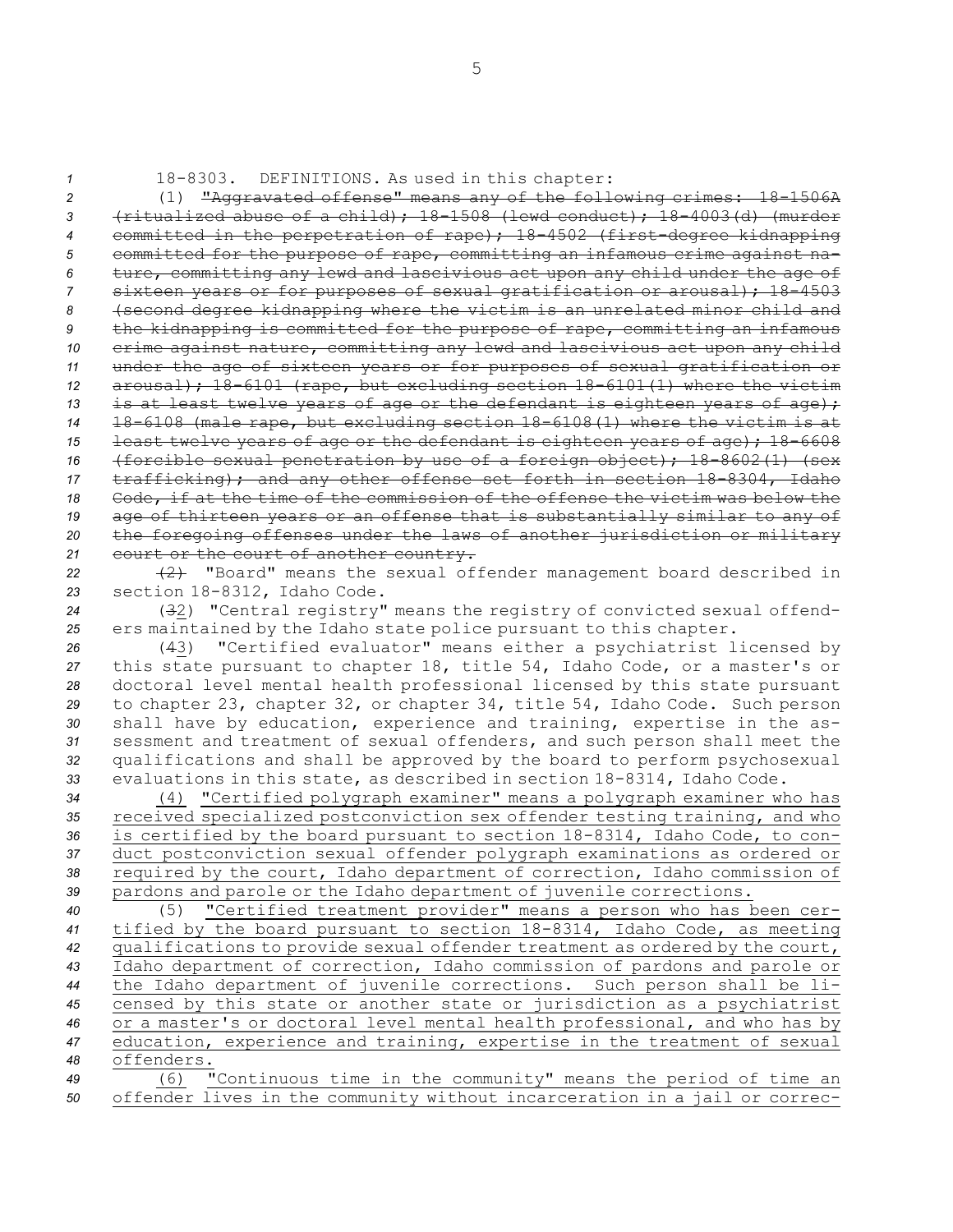tional facility for any offense for which imprisonment for more than six (6) months was imposed. <sup>A</sup> break in community status may be reviewed by the board or court for waiver consideration. (7) "Default level four (4) registration" means the default level of sexual offender registration for offenders who have not been reviewed by the board for <sup>a</sup> risk-based registration level and who do not meet the require- ments for default level five (5) registration, or for an offender who re- ceived <sup>a</sup> risk-based registration level designation by the board and who is subsequently convicted of <sup>a</sup> felony nonsexual offense. (8) "Default level five (5) registration" means the default level of registration for an offender who: (a) Has <sup>a</sup> conviction meeting the provisions for registration under this chapter for any of the following crimes: (i) Ritualized abuse of <sup>a</sup> child pursuant to section 18-1506A, Idaho Code; (ii) Murder committed in perpetration of rape pursuant to section 18-4003(d), Idaho Code; (iii) First degree kidnapping committed for the purpose of rape, committing the infamous crime against nature or for committing any lewd and lascivious act upon any child under the age of sixteen (16), or for purposes of sexual gratification or arousal pursuant to section 18-4502, Idaho Code; or (iv) An offense that is substantially equivalent to any of the foregoing offenses under the laws of another jurisdiction or mili-25 tary court or the court of another country; (b) Is <sup>a</sup> recidivist as defined in this section. For purposes of reg- istration level determination, <sup>a</sup> person convicted two (2) or more times solely of any category <sup>A</sup> offense as defined by the board does not qualify as <sup>a</sup> recidivist; or (c) Has previously been designated as <sup>a</sup> violent sexual predator by the sexual offender classification board. (9) "Department" means the Idaho state police. (10) "Eligible party" means an agency authorized to request <sup>a</sup> review of <sup>a</sup> sexual offender's registration level status. Eligible parties shall in- clude the sheriff of the county in which the offender resides, the prosecut- ing attorney of the county in which the offender was convicted of the regis- terable offense, the Idaho department of correction and the Idaho commission of pardons and parole. (611) "Employed" means full-time or part-time employment exceeding ten (10) consecutive working days or for an aggregate period exceeding thirty (30) days in any calendar year, or any employment which involves counseling, coaching, teaching, supervising or working with minors in any way regardless of the period of employment, whether such employment is financially compen- sated, volunteered or performed for the purpose of any government or educa- tion benefit. (712) "Foreign conviction" means <sup>a</sup> conviction under the laws of Canada, Great Britain, Australia or New Zealand or <sup>a</sup> conviction under the laws of any foreign country deemed by the U.S. department of state, in its country re-ports on human rights practices, to have been obtained with sufficient safe-

*<sup>50</sup>* guards for fundamental fairness and due process.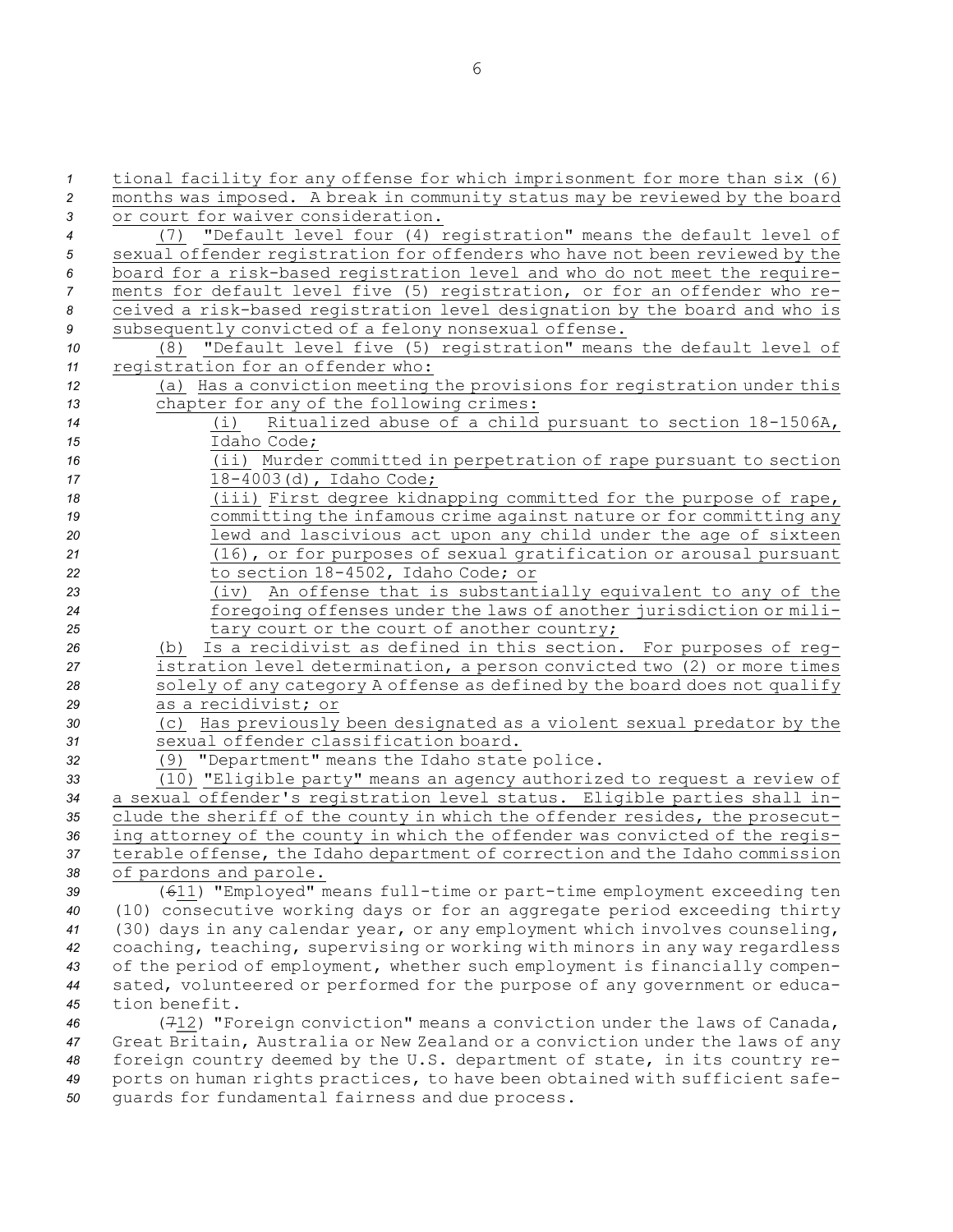*<sup>1</sup>* (813) "Incarceration" means committed to the custody of the Idaho de-*<sup>2</sup>* partment of correction or department of juvenile corrections, but excluding *<sup>3</sup>* cases where the court has retained jurisdiction.

 (914) "Jurisdiction" means any of the following: <sup>a</sup> state, the District of Columbia, the commonwealth of Puerto Rico, Guam, American Samoa, the Northern Mariana Islands, the United States Virgin Islands, the federal government or <sup>a</sup> federally recognized Indian tribe.

8 (1<del>0</del>5) "Minor" means an individual who has not attained the age of eigh-*<sup>9</sup>* teen (18) years.

 (116) "Offender" means an individual convicted of an offense listed and described in section 18-8304, Idaho Code, or <sup>a</sup> substantially similar offense under the laws of another jurisdiction or military court or the court of an- other country deemed by the U.S. department of state, in its country reports on human rights practices, to have sufficient safeguards for fundamental fairness and due process.

*<sup>16</sup>* (127) "Offense" means <sup>a</sup> sexual offense listed in section 18-8304, Idaho *17* Code.

*<sup>18</sup>* (138) "Psychosexual evaluation" means an evaluation which specifically *<sup>19</sup>* addresses sexual development, sexual deviancy, sexual history and risk of *<sup>20</sup>* reoffense as part of <sup>a</sup> comprehensive evaluation of an offender.

 (149) "Recidivist" means an individual convicted two (2) or more times of any offense requiring registration under this chapter of an offense re- quiring registration under the provisions of this chapter and who at the time of the offense had previously been convicted of one (1) or more offenses listed in section 18-8304, Idaho Code, or <sup>a</sup> substantially equivalent offense in another jurisdiction or military court or the court of another country.

*<sup>27</sup>* (1520) "Residence" means the offender's present place of abode.

*<sup>28</sup>* (21) "Risk-based registration level" means <sup>a</sup> level of sexual offender *<sup>29</sup>* registration as determined by the board.

 (1622) "Student" means <sup>a</sup> person who is enrolled on <sup>a</sup> full-time or part-time basis, in any public or private educational institution, includ- ing any secondary school, trade or professional institution or institution of higher education.

*<sup>34</sup>* (1723) "Violent sexual predator" means <sup>a</sup> person who was designated as *<sup>35</sup>* <sup>a</sup> violent sexual predator by the sex sexual offender classification board *<sup>36</sup>* where such designation has not been removed by judicial action or otherwise.

*<sup>37</sup>* SECTION 3. That Chapter 83, Title 18, Idaho Code, be, and the same is *<sup>38</sup>* hereby amended by the addition thereto of <sup>a</sup> NEW SECTION, to be known and des-*<sup>39</sup>* ignated as Section 18-8306A, Idaho Code, and to read as follows:

 18-8306A. DETERMINATION OF RISK-BASED REGISTRATION LEVEL. (1) On or before July 1, 2016, the board shall develop by rule, procedures for <sup>a</sup> risk- based registration determination system comprised of five (5) levels. The registration determination system shall include:

*<sup>44</sup>* (a) <sup>A</sup> scoring matrix that considers the sexual offender's crime of con-*<sup>45</sup>* viction, presenting risk factors and current psychosexual evaluation;

*<sup>46</sup>* (b) Time frames under which <sup>a</sup> sexual offender or an eligible party may *<sup>47</sup>* petition for review of <sup>a</sup> default level four (4) registration;

*<sup>48</sup>* (c) Time frames under which <sup>a</sup> sexual offender or an eligible party may *<sup>49</sup>* petition for review of <sup>a</sup> risk-based registration level determination;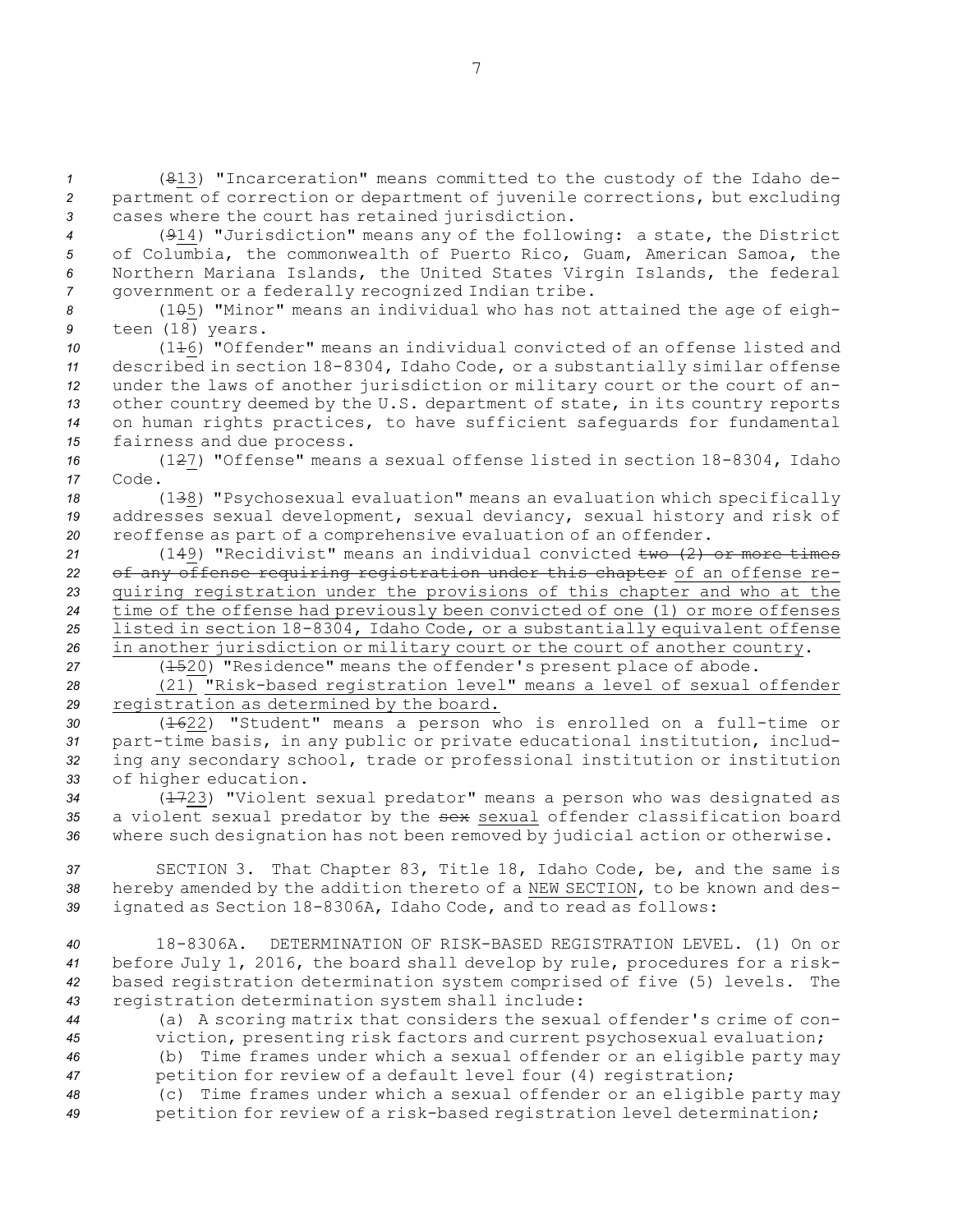- 
- 

*<sup>1</sup>* (d) The review process to be utilized by the board to make <sup>a</sup> registra-*<sup>2</sup>* tion determination, including:

*<sup>3</sup>* (i) Documentation that may be utilized in completing the scoring *<sup>4</sup>* matrix as provided in this subsection; and

 (ii) <sup>A</sup> process to issue <sup>a</sup> recommended registration determination and the opportunity for <sup>a</sup> hearing to be held before the board or <sup>a</sup> designated hearing officer during which the sexual offender will receive notice and an opportunity to be heard on the matter before the recommended registration determination becomes final;

 (e) Procedures to notify the sexual offender, department and sheriff of the county in which the sexual offender resides of the board's registra- tion determination, provided that notifications to the sexual offender shall be made by certified mail, return receipt requested; and

*<sup>14</sup>* (f) Procedures to appeal the board's registration determination.

 (2) <sup>A</sup> review for risk-based registration level determination shall be conducted by the board on any sexual offender who resides in Idaho, who was designated as <sup>a</sup> violent sexual predator by the sexual offender classifica- tion board. The board shall be responsible for the costs of this review, in-cluding the psychosexual evaluation.

 (3) Upon determining that the sexual offender has not received the board's notice of registration determination pursuant to this section, the board shall notify the sheriff of the county in which the offender resides. This notice shall be in writing and shall be delivered in <sup>a</sup> manner that will ensure receipt by the sheriff. Upon request of the board, the sheriff may personally serve the offender with the board's notice, or the sheriff may verify the offender's address and advise the board in order that notice may once again be served. If, after the second attempt to serve the offender, the board or sheriff determines that the offender has not updated registration information pursuant to section 18-8309, Idaho Code, the matter shall be referred for prosecution pursuant to section 18-8311, Idaho Code.

*<sup>31</sup>* SECTION 4. That Section 18-8307, Idaho Code, be, and the same is hereby *32* amended to read as follows:

 18-8307. REGISTRATION. (1) Registration shall consist of <sup>a</sup> form pro- vided by the department and approved by the attorney general, which shall be signed by the offender and shall require the information set forth in subsec-tion (1) of section 18-8305, Idaho Code.

 (2) At the time of registration, the sheriff shall obtain <sup>a</sup> photograph and fingerprints, in <sup>a</sup> manner approved by the department, and require the of- fender to provide full palm print impressions of each hand. <sup>A</sup> violent sexual predator shall pay <sup>a</sup> The fee of fifty for registration shall be eighty-eight dollars (\$5088.00) to the sheriff at the time of the first calendar quarter registration and ten dollars (\$10.00) per registration every subsequent quarter in the same calendar year. All other offenders shall pay an annual fee of eighty dollars (\$80.00) to the sheriff for registration annually. The sheriff may waive the registration fee if the violent sexual predator 46 or other offender demonstrates indigency. The fees collected under this 47 section shall be used by the sheriff to defray the costs of wiolent sexual predator and other sexual offender registration and verification and for electronic notification, law enforcement information sharing and tracking.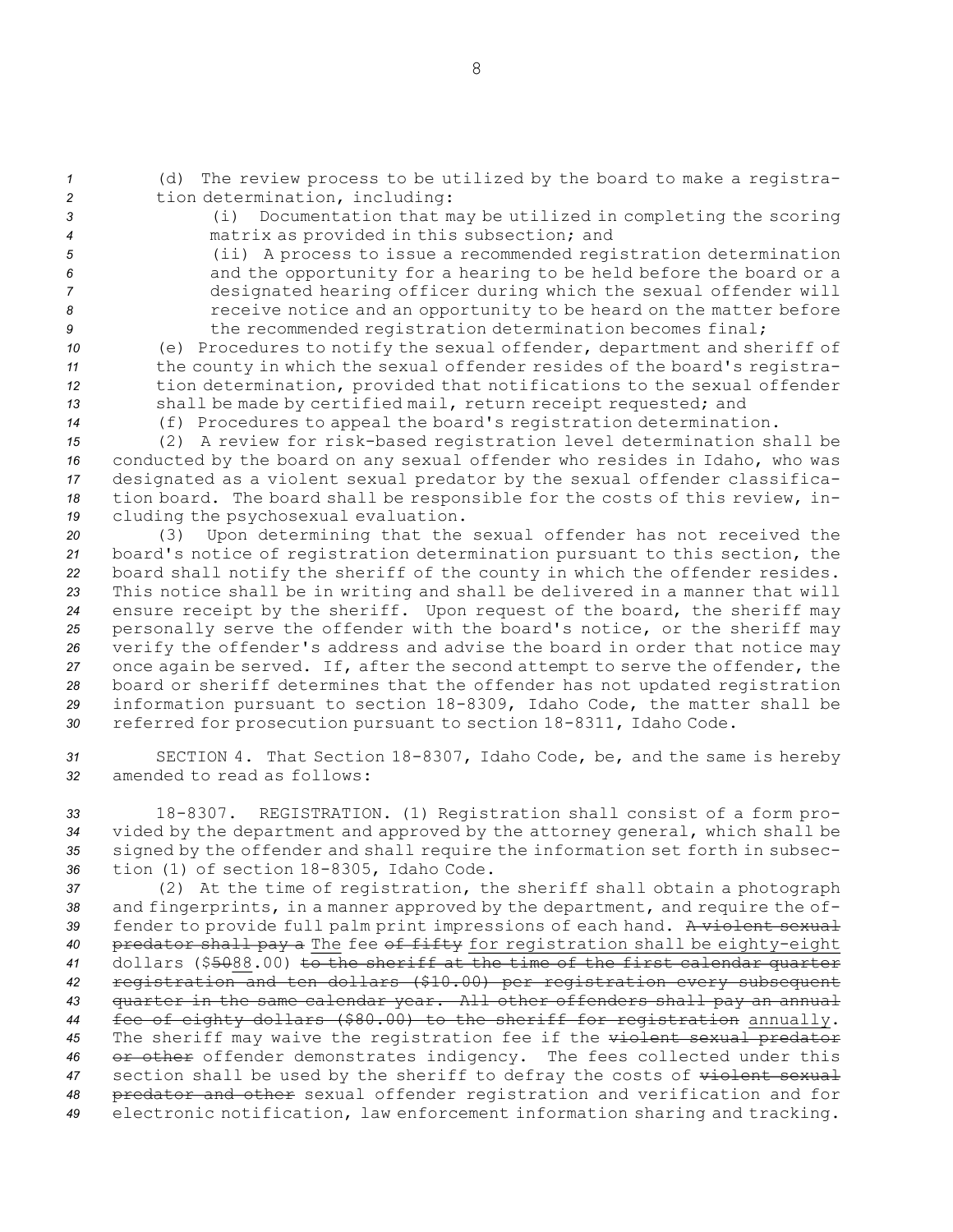1 Irrespective of the classification or designation of the offender or preda-2 tor, each county shall cause forty dollars (\$40.00) per offender per year of *<sup>3</sup>* the fees collected under this section to be used for development, continuous *<sup>4</sup>* use and maintenance of <sup>a</sup> statewide electronic notification, information *<sup>5</sup>* sharing and tracking system as implemented by the Idaho sheriffs' associa-*6* tion.

*<sup>7</sup>* (3) The sheriff shall forward the completed and signed form, pho-*<sup>8</sup>* tograph, fingerprints and palm prints to the department within three (3) *<sup>9</sup>* working days of the registration.

- *<sup>10</sup>* (a) The official conducting the registration shall ensure that the no-*<sup>11</sup>* tification form is complete and that the offender has read and signed *12* the form.
- *<sup>13</sup>* (b) No person subject to registration shall furnish false or misleading *<sup>14</sup>* information when complying with registration and notification require-*<sup>15</sup>* ments of this chapter.
- *<sup>16</sup>* (4) (a) Within two (2) working days of coming into any county to es-*<sup>17</sup>* tablish residence, an offender shall register with the sheriff of the 18 county. The offender thereafter shall register annually, unless the *<sup>19</sup>* offender is designated as <sup>a</sup> violent sexual predator, in which case the *<sup>20</sup>* offender shall register with the sheriff every three (3) months as pro-*21* vided in this section. If the offender intends to reside in another *<sup>22</sup>* jurisdiction, the offender shall register in the other jurisdiction *<sup>23</sup>* within two (2) days of moving to that jurisdiction and will not be re-*<sup>24</sup>* moved from the sexual offender registry in Idaho until registration in *<sup>25</sup>* another jurisdiction is complete.
- *<sup>26</sup>* (b) <sup>A</sup> nonresident required to register pursuant to section *<sup>27</sup>* 18-8304(1)(b), Idaho Code, shall register with the sheriff of the *<sup>28</sup>* county where employed or enrolled as <sup>a</sup> student within two (2) working *<sup>29</sup>* days of the commencement of employment or enrollment as <sup>a</sup> student in *<sup>30</sup>* an educational institution, provided that nonresidents employed in *<sup>31</sup>* counseling, coaching, teaching, supervising or working with minors in *<sup>32</sup>* any way, regardless of the period of employment, must register prior to *<sup>33</sup>* the commencement of such employment.
- *<sup>34</sup>* (5) Registration shall be conducted as follows:
- *<sup>35</sup>* (a) For violent sexual predators the department shall mail <sup>a</sup> non-*<sup>36</sup>* forwardable notice of quarterly registration to the offender's last 37 **reported address within three (3) months following the last registra-**38 tion An adult level one (1), level two (2) or level three (3) sexual *<sup>39</sup>* offender shall register with the sheriff annually as provided in this *<sup>40</sup>* section. The department shall mail an annual, nonforwardable notice of *<sup>41</sup>* registration to the offender's last reported address;
- *<sup>42</sup>* (b) For all other sex offenders the department shall mail an annual, *<sup>43</sup>* nonforwardable notice of registration to the offender's last reported *<sup>44</sup>* address <sup>A</sup> level four (4) sexual offender shall register with the sheriff *<sup>45</sup>* every six (6) months as provided in this section. The department shall *<sup>46</sup>* mail <sup>a</sup> nonforwardable notice of biannual registration to the offender's *<sup>47</sup>* last reported address within six (6) months following the last regis-*48* tration;
- *<sup>49</sup>* (c) <sup>A</sup> level five (5) offender shall register with the sheriff every *<sup>50</sup>* three (3) months as provided in this section. The department shall mail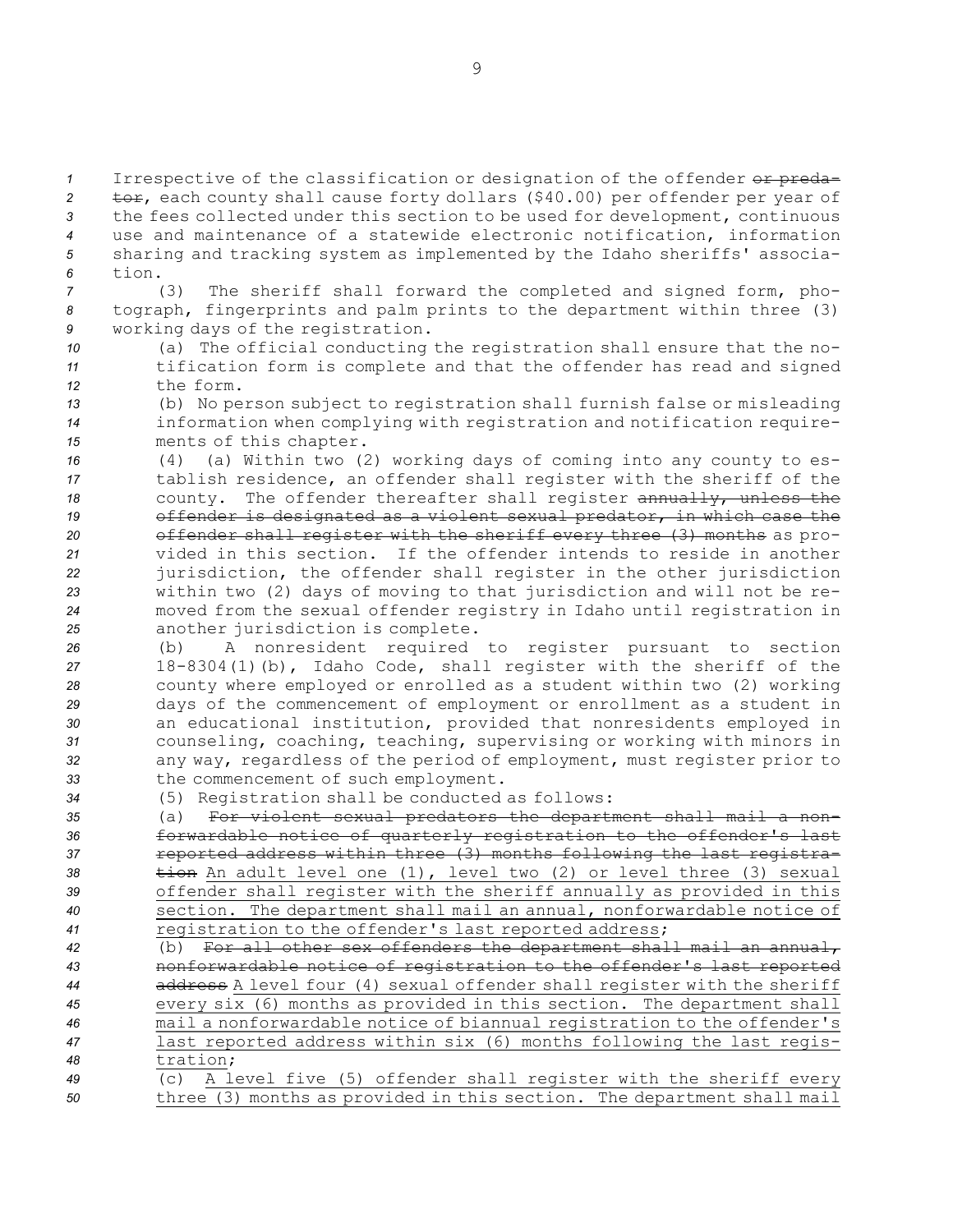<sup>a</sup> nonforwardable notice of quarterly registration to the offender's last reported address within three (3) months following the last regis-*3* tration; (d) Within five (5) days of the mailing date of the notice, the offender shall appear in person at the office of the sheriff in the county in which the offender is required to register for the purpose of completing the registration process; (de) If the notice is returned to the department as not delivered, the department shall inform the sheriff with whom the offender last regis-10 tered of the returned notice. (6) All written notifications of duty to register as provided herein shall include <sup>a</sup> warning that it is <sup>a</sup> felony as provided in section 18-8327, Idaho Code, for an offender to accept employment in any day care center, group day care facility or family day care home, as those terms are defined in chapter 11, title 39, Idaho Code, or to be upon or to remain on the premises of <sup>a</sup> day care center, group day care facility or family day care home while children are present, other than to drop off or pick up the offender's child or children. (7) An offender shall keep the registration current for the full reg- istration period term. The full registration period is for life; hHowever, offenders may petition for release from the full registration period term as set forth in section 18-8310, Idaho Code. (a) The full registration term for <sup>a</sup> level one (1) sexual offender is ten (10) years of continuous time in the community following the date the offender was released from incarceration or placed on parole, su- pervised release or probation, whichever is later; (b) The full registration term for <sup>a</sup> level two (2) sexual offender is twenty (20) years of continuous time in the community following the date the offender was released from incarceration or placed on parole, su- pervised release or probation, whichever is later; (c) The full registration term for <sup>a</sup> level three (3) sexual offender is thirty (30) years of continuous time in the community following the date the offender was released from incarceration or placed on parole, su- pervised release or probation, whichever is later; (d) The full registration term for <sup>a</sup> level four (4) sexual offender is **forty (40)** years of continuous time in the community following the date the offender was released from incarceration or placed on parole, on su- pervised release or probation, whichever is later; (e) The full registration term for <sup>a</sup> level five (5) sexual offender is for life. SECTION 5. That Section 18-8308, Idaho Code, be, and the same is hereby amended to read as follows: 18-8308. VERIFICATION OF ADDRESS AND ELECTRONIC MONITORING OF VIO- LENT SEXUAL PREDATORS. (1) The address or physical residence of an offender designated as <sup>a</sup> violent sexual predator shall be verified by the department

*<sup>46</sup>* between registrations or the sheriff between registrations as provided *<sup>47</sup>* herein. The sheriff may enter into <sup>a</sup> written cooperative agreement with *<sup>48</sup>* another law enforcement agency to verify residences of sexual offenders.

*<sup>49</sup>* (a) The procedure for verification shall be as follows: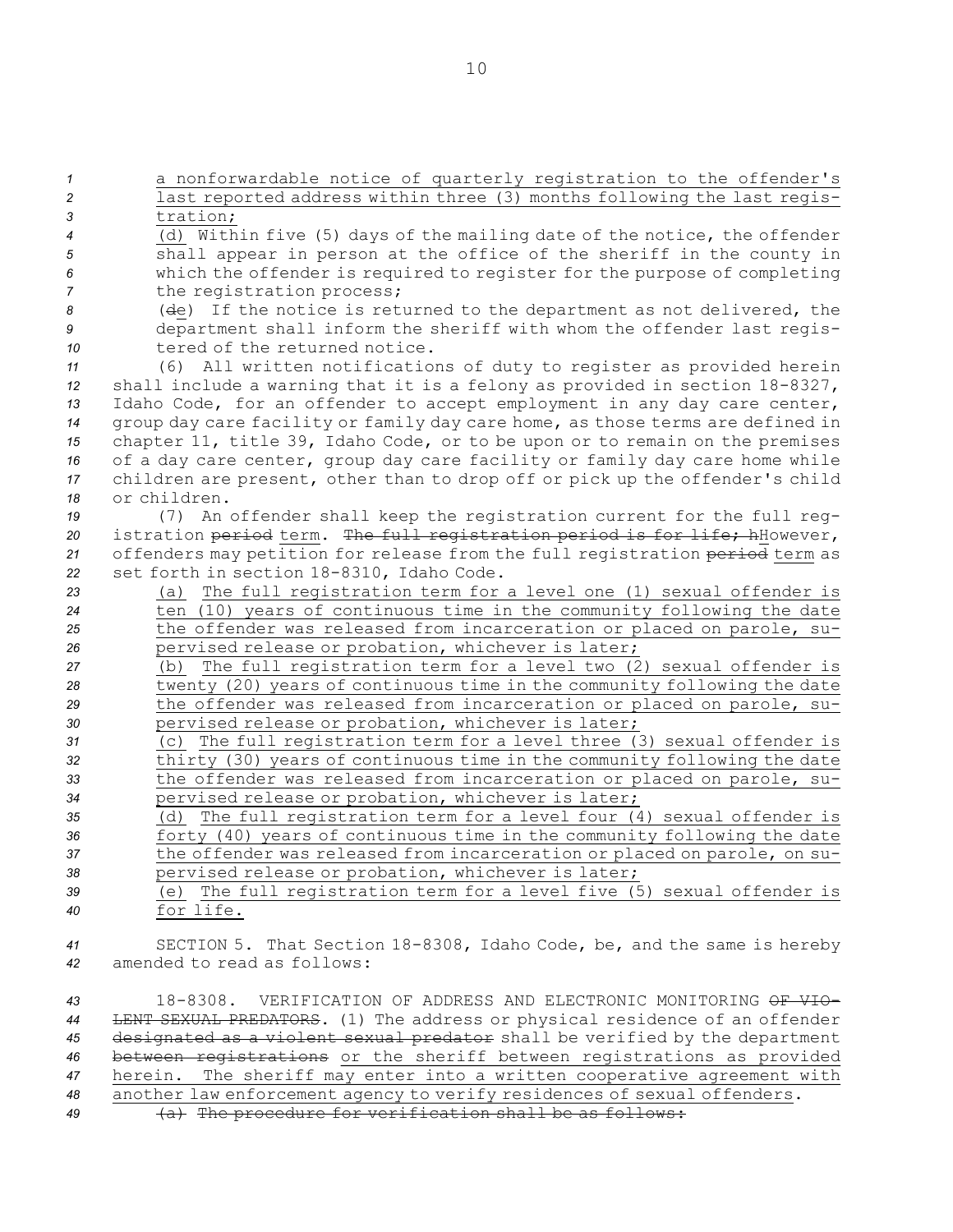| $\mathcal I$ | (i) The department shall mail a nonforwardable notice of address                                                                   |
|--------------|------------------------------------------------------------------------------------------------------------------------------------|
| 2            | verification every thirty (30) days between registrations, to                                                                      |
| 3            | each offender designated as a violent sexual predator.                                                                             |
| 4            | (ii) Each offender designated as a violent sexual predator shall                                                                   |
| 5            | complete, sign and return the notice of address verification form                                                                  |
| 6            | to the department within seven (7) days of the mailing date of the                                                                 |
| 7            | notice. If the notice of address verification is returned to the                                                                   |
| 8            | department as not delivered, or if the signed notice is not re-                                                                    |
| 9            | turned on time, the department shall, within five (5) days, notify                                                                 |
| 10           | the sheriff with whom the offender designated as a violent sexual                                                                  |
| 11           | predator last registered.                                                                                                          |
| 12           | (iii) The sheriff shall verify the address of the offender by vis-                                                                 |
| 13           | iting the offender's residence once every six (6) months or, if the                                                                |
| 14           | offender fails to comply with the provisions of paragraph (a) (ii)                                                                 |
| 15           | of this subsection, at any reasonable time to verify the address                                                                   |
| 16           | provided at registration.                                                                                                          |
| 17           | The address or physical residence of any sex offender not des-<br>(2)                                                              |
| 18           | ignated as a violent sexual predator shall be verified by the department                                                           |
| 19           | between registrations. The procedure for address verification shall be as                                                          |
| 20           | follows:                                                                                                                           |
| 21           | (a) The department shall mail a nonforwardable notice of address veri-                                                             |
| 22           | fication every four (4) months between annual registrations and:                                                                   |
| 23           | (i) For each offender designated as level one (1) or level two (2)                                                                 |
| 24           | sexual offender, the sheriff shall verify the address of the of-                                                                   |
| 25           | fender if the offender fails to comply with the provisions of para-                                                                |
| 26           | graph (d) of this subsection, at any reasonable time to verify the                                                                 |
| 27           | address provided at registration; or                                                                                               |
| 28           | (ii) For each offender designated as level three (3) sexual of-<br>fender, the sheriff shall verify the address of the offender by |
| 29           | visiting the offender's residence once every year and, if the of-                                                                  |
| 30           | fender fails to comply with the provisions of paragraph (d) of this                                                                |
| 31<br>32     | subsection, at any reasonable time to verify the address provided                                                                  |
| 33           | at registration.                                                                                                                   |
| 34           | (b) Each offender shall complete, sign and return the notice of address                                                            |
| 35           | verification form to the department within seven (7) days of the mailing                                                           |
| 36           | date of the notice. If the notice of address verification is returned                                                              |
| 37           | as not delivered or if the signed notice is not returned on time, the de-                                                          |
| 38           | partment shall notify the sheriff within five (5) days and the sheriff                                                             |
| 39           | shall visit the residence of the registered offender at any reasonable                                                             |
| 40           | time to verify the address provided at registration For a level four (4)                                                           |
| 41           | sexual offender:                                                                                                                   |
| 42           | The department shall mail a nonforwardable notice of address<br>(i)                                                                |
| 43           | verification every three (3) months between registrations; and                                                                     |
| 44           | The sheriff shall verify the address of the offender by<br>(i)                                                                     |
| 45           | visiting the offender's residence once every year and, if the of-                                                                  |
| 46           | fender fails to comply with the provisions of paragraph (d) of this                                                                |
| 47           | subsection, at any reasonable time to verify the address provided                                                                  |
| 48           | at registration.                                                                                                                   |
| 49           | (c) For a level five (5) sexual offender:                                                                                          |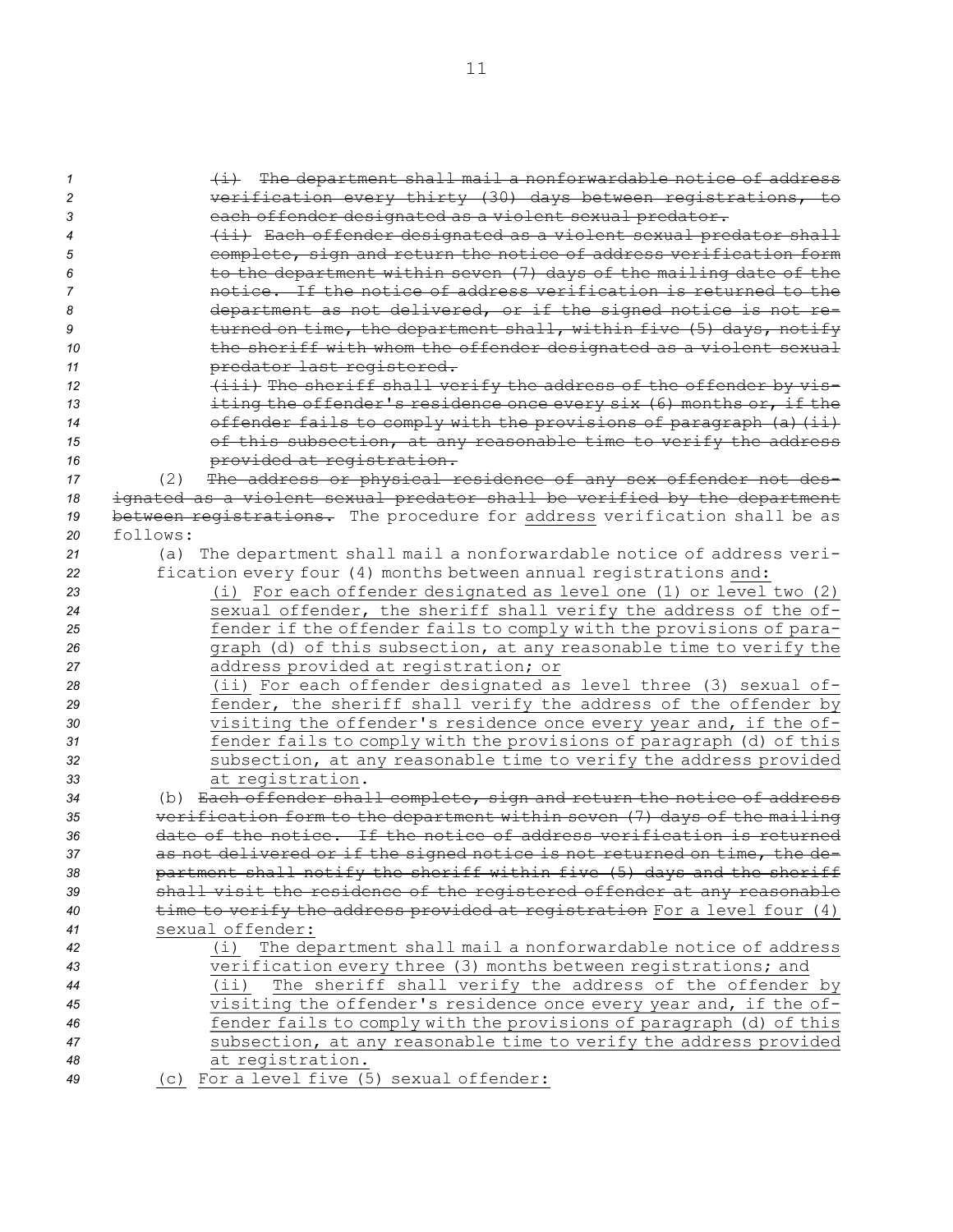- 
- 
- 
- 

*<sup>1</sup>* (i) The department shall mail <sup>a</sup> nonforwardable notice of address *<sup>2</sup>* verification every thirty (30) days between registrations; and

- *<sup>3</sup>* (ii) The sheriff shall verify the address of the offender by vis-*<sup>4</sup>* iting the offender's residence once every six (6) months and, if
- *<sup>5</sup>* the offender fails to comply with the provisions of paragraph (d) *<sup>6</sup>* of this subsection, at any reasonable time to verify the address *<sup>7</sup>* provided at registration.

 (d) Each sexual offender shall complete, sign and return the notice of address verification form to the department within seven (7) days of the mailing date of the notice. If the notice of address verification is returned to the department as not delivered, or if the signed notice is not returned on time, the department shall within five (5) days notify the sher-iff with whom the offender last registered.

 (3) Any individual designated as <sup>a</sup> violent sexual predator shall level five (5) sexual offender may be monitored with electronic monitoring tech- nology for the duration of the individual's offender's probation or parole period as set forth in section 20-219(2), Idaho Code. Any person who, with- out authority, intentionally alters, tampers with, damages or destroys any electronic monitoring equipment required to be worn or used by <sup>a</sup> violent sex-20 ual predator level five (5) sexual offender shall be quilty of a felony.

 (4) <sup>A</sup> sexual offender who does not provide <sup>a</sup> physical residence address at the time of registration shall report, in person, once every seven (7) days to the sheriff of the county in which he resides. Each time the offender reports to the sheriff, he shall complete <sup>a</sup> form provided by the department that includes the offender's name, date of birth, social security number and <sup>a</sup> detailed description of the location where he is residing. The sheriff shall visit the described location at least once each month to verify the lo-cation of the offender.

*<sup>29</sup>* SECTION 6. That Section 18-8310, Idaho Code, be, and the same is hereby *30* amended to read as follows:

 18-8310. RELEASE FROM REGISTRATION REQUIREMENTS -- EXPUNGEMENT. (1) Registration under this act is for life; however, any offender, other than <sup>a</sup> recidivist, an offender who has been convicted of an aggravated offense, or an offender designated as <sup>a</sup> violent sexual predator, may, after <sup>a</sup> period of ten (10) years from the date the offender was released from incarceration or placed on parole, supervised release or probation, whichever is greater Any offender other than <sup>a</sup> level five (5) sexual offender may, after <sup>a</sup> pe- riod equal to one-half (1/2) the full registration term as outlined in sec- tion 18-8307, Idaho Code, petition the district court for <sup>a</sup> show cause hear- ing to determine whether the offender shall be exempted from the duty to reg- ister as <sup>a</sup> sexual offender. Such period shall require continuous time in the community following the date the offender was released from incarceration or placed on parole, supervised release or probation, whichever is greater. If the offender was convicted in Idaho, the offender shall file his or her peti- tion in the county in which he or she was convicted. If the offender was con- victed in <sup>a</sup> jurisdiction other than Idaho, then the offender shall file his or her petition in the county in which he or she resides. In the petition, the petitioner shall: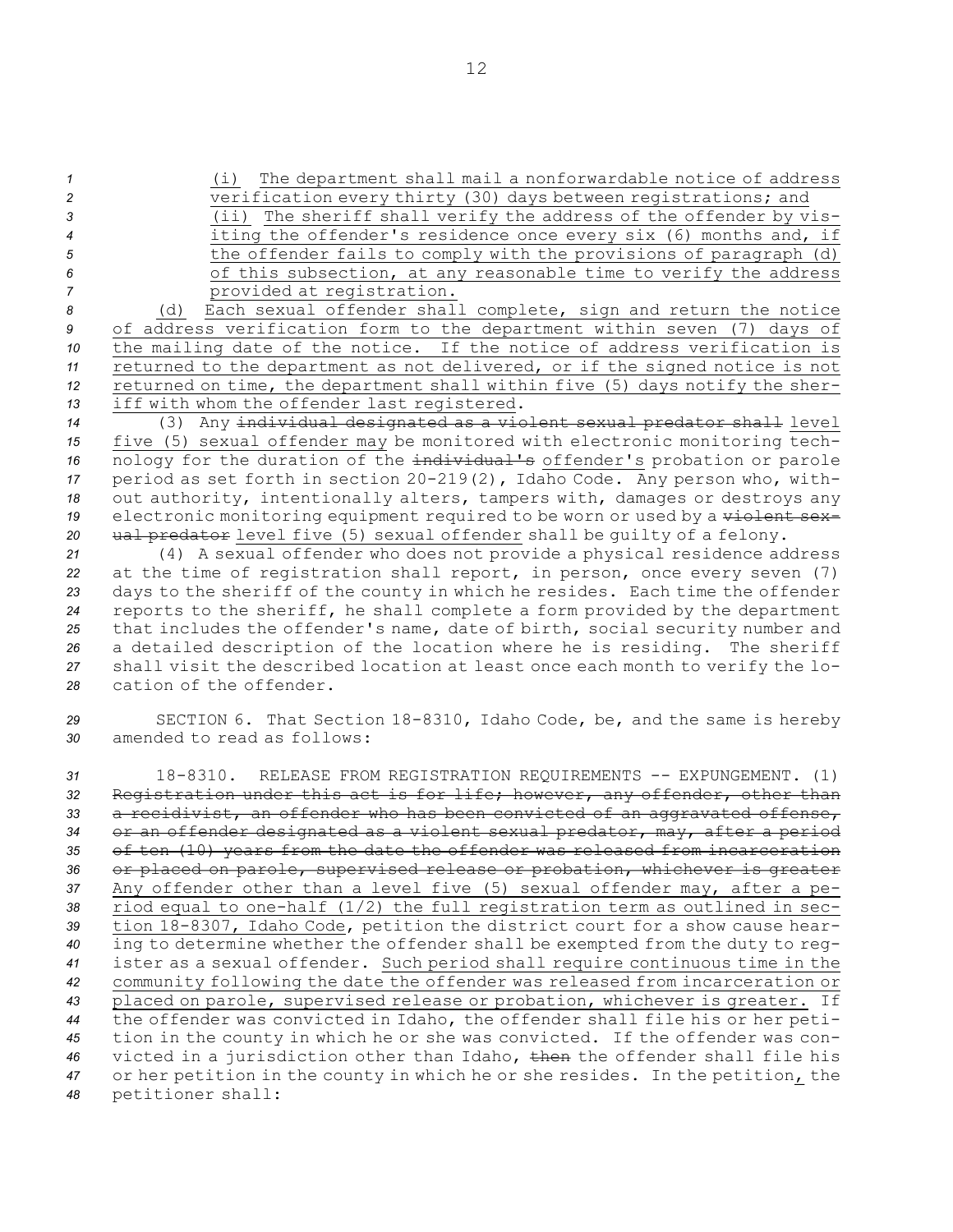(a) Provide clear and convincing evidence that the petitioner has com- pleted any periods of supervised release, probation or parole without revocation; (b) Provide an affidavit indicating that the petitioner does not have <sup>a</sup> criminal charge pending nor is the petitioner knowingly under crimi- nal investigation for any violent crime or crime identified in section 18-8304, Idaho Code; (c) Provide proof of service of such petition and supporting documents upon the county prosecuting attorney for the county in which the appli-10 cation is made and, upon the central registry and upon the board; (d) Provide <sup>a</sup> certified copy of the judgment of conviction which caused 12 the petitioner to report as a sexual offender; (e) Provide clear and convincing evidence that the petitioner has suc- cessfully completed <sup>a</sup> sexual offender treatment program; (f) Provide an affidavit demonstrating that the petitioner has no felony convictions during the period for which the petitioner has been registered; and (g) Provide an affidavit demonstrating that the petitioner has commit- ted no sex offenses during the period for which the petitioner has been registered; (h) Provide an affidavit demonstrating that the petitioner has main- tained continuous time in the community as provided in this chapter; and (i) Provide <sup>a</sup> copy of <sup>a</sup> current psychosexual evaluation completed within one (1) year of the petition by an evaluator certified by the board pursuant to section 18-8314, Idaho Code. (2) The county prosecuting attorney and the central registry may submit evidence, including by affidavit, rebutting the assertions contained within the offender's petition, affidavits or other documents filed in support of the petition. (3) The district court may grant <sup>a</sup> hearing if it finds that the petition is sufficient. The court shall provide at least sixty (60) days' prior no- tice of the hearing to the petitioner, the county prosecuting attorney and the central registry. The central registry and the board may appear or par- ticipate as <sup>a</sup> party parties. (4) The court may exempt the petitioner from the registration require- ment only after <sup>a</sup> hearing on the petition in open court and only upon proof by clear and convincing evidence and upon written findings of fact and conclu- sions of law by the court that: (a) The petitioner has complied with the requirements set forth in sub- section (1) of this section; (b) The court has reviewed the petitioner's criminal history and has determined that the petitioner is not <sup>a</sup> recidivist, has not been convicted of an aggravated offense or has not been designated as <sup>a</sup> violent sexual predator level five (5) sexual offender and is not other- wise ineligible for removal from the registry; and (c) It is highly probable or reasonably certain the petitioner is not <sup>a</sup> risk to commit <sup>a</sup> new violation for any violent crime or crime identified in section 18-8304, Idaho Code.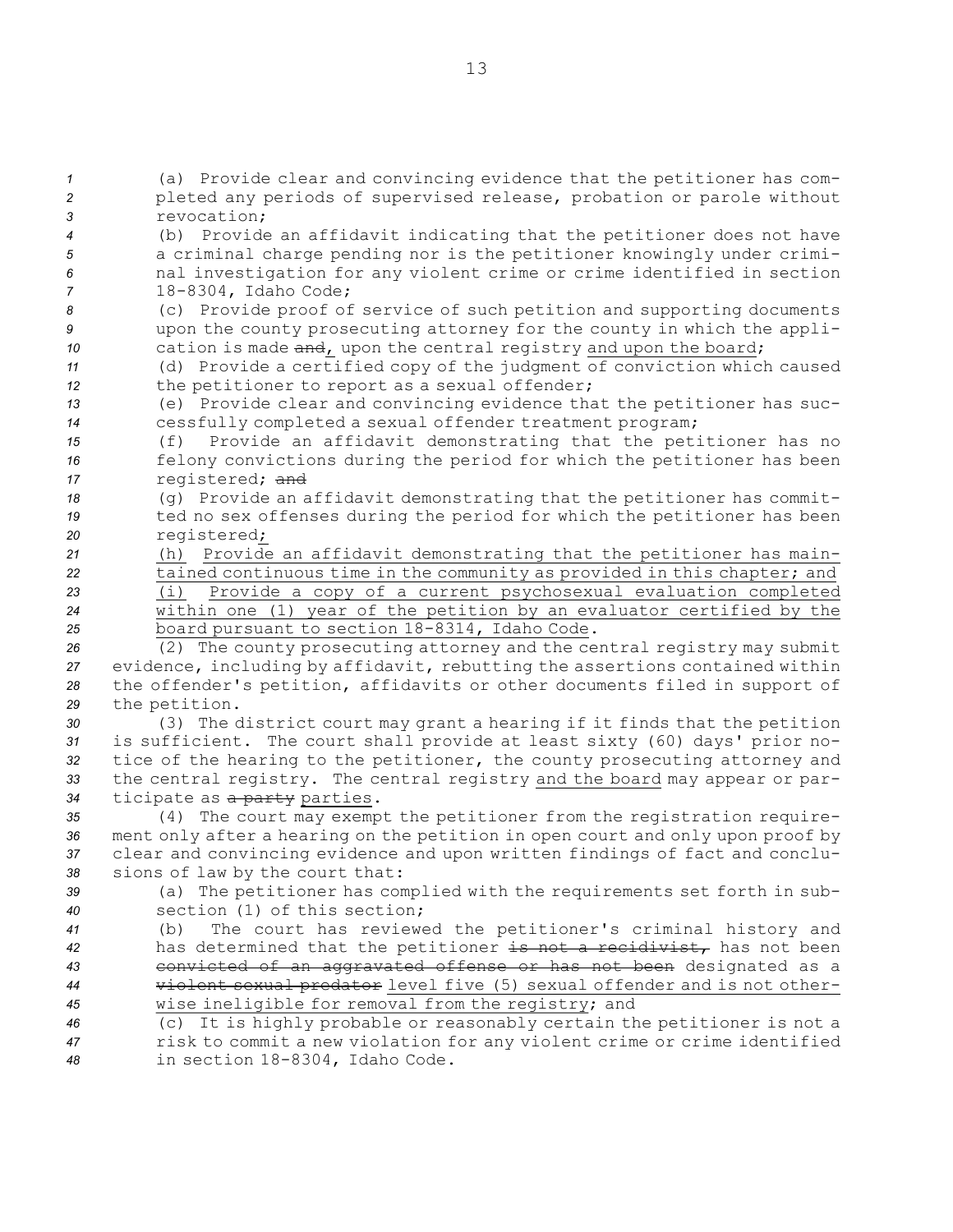*<sup>1</sup>* (5) Concurrent with the entry of any order exempting the petitioner *<sup>2</sup>* from the registration requirement, the court may further order that any in-*<sup>3</sup>* formation regarding the petitioner be expunged from the central registry.

*<sup>4</sup>* SECTION 7. That Section [18-8310](http://www.legislature.idaho.gov/idstat/Title18/T18CH83SECT18-8310.htm), Idaho Code, be, and the same is hereby *<sup>5</sup>* repealed.

*<sup>6</sup>* SECTION 8. That Chapter 83, Title 18, Idaho Code, be, and the same is *<sup>7</sup>* hereby amended by the addition thereto of <sup>a</sup> NEW SECTION, to be known and des-*<sup>8</sup>* ignated as Section 18-8310, Idaho Code, and to read as follows:

 18-8310. RELEASE FROM REGISTRATION REQUIREMENTS -- EXPUNGEMENT. (1) Any offender other than <sup>a</sup> level five (5) sexual offender may, after <sup>a</sup> pe- riod equal to one-half (1/2) the full registration term as outlined in section 18-8307, Idaho Code, petition the board for <sup>a</sup> hearing to determine whether the offender shall be exempted from the duty to register as <sup>a</sup> sexual offender. Such period shall require continuous time in the community fol- lowing the date the offender was released from incarceration or placed on parole, supervised release or probation, whichever is greater.

*<sup>17</sup>* (2) In the petition, the petitioner shall:

*<sup>18</sup>* (a) Provide clear and convincing evidence that the petitioner has com-*<sup>19</sup>* pleted any periods of supervised release, probation or parole without *20* revocation;

 (b) Provide an affidavit indicating that the petitioner does not have <sup>a</sup> criminal charge pending nor is the petitioner knowingly under crimi- nal investigation for any violent crime or crime identified in section 18-8304, Idaho Code;

 (c) Provide proof of service of such petition and supporting documents upon the county prosecuting attorney for the Idaho county in which the offender was convicted or the county in which the offender resides if the conviction was in another jurisdiction and upon the central reg-*<sup>29</sup>* istry;

*<sup>30</sup>* (d) Provide <sup>a</sup> certified copy of the judgment of conviction which caused *<sup>31</sup>* the petitioner to report as <sup>a</sup> sexual offender;

*<sup>32</sup>* (e) Provide clear and convincing evidence that the petitioner has suc-*<sup>33</sup>* cessfully completed <sup>a</sup> sexual offender treatment program;

*<sup>34</sup>* (f) Provide an affidavit demonstrating that the petitioner has no *<sup>35</sup>* felony convictions during the period for which the petitioner has been *<sup>36</sup>* registered;

*<sup>37</sup>* (g) Provide an affidavit demonstrating that the petitioner has commit-*<sup>38</sup>* ted no sexual offenses during the period for which the petitioner has *<sup>39</sup>* been registered;

 (h) Provide an affidavit demonstrating that the petitioner has main- tained continuous time in the community as provided in this chapter; and (i) Provide <sup>a</sup> copy of <sup>a</sup> current psychosexual evaluation completed within one (1) year of the petition by an evaluator certified by the board pursuant to section 18-8314, Idaho Code.

 (3) The county prosecuting attorney and the central registry may submit evidence, including by affidavit, rebutting the assertions contained within the offender's petition, affidavits or other documents filed in support of the petition.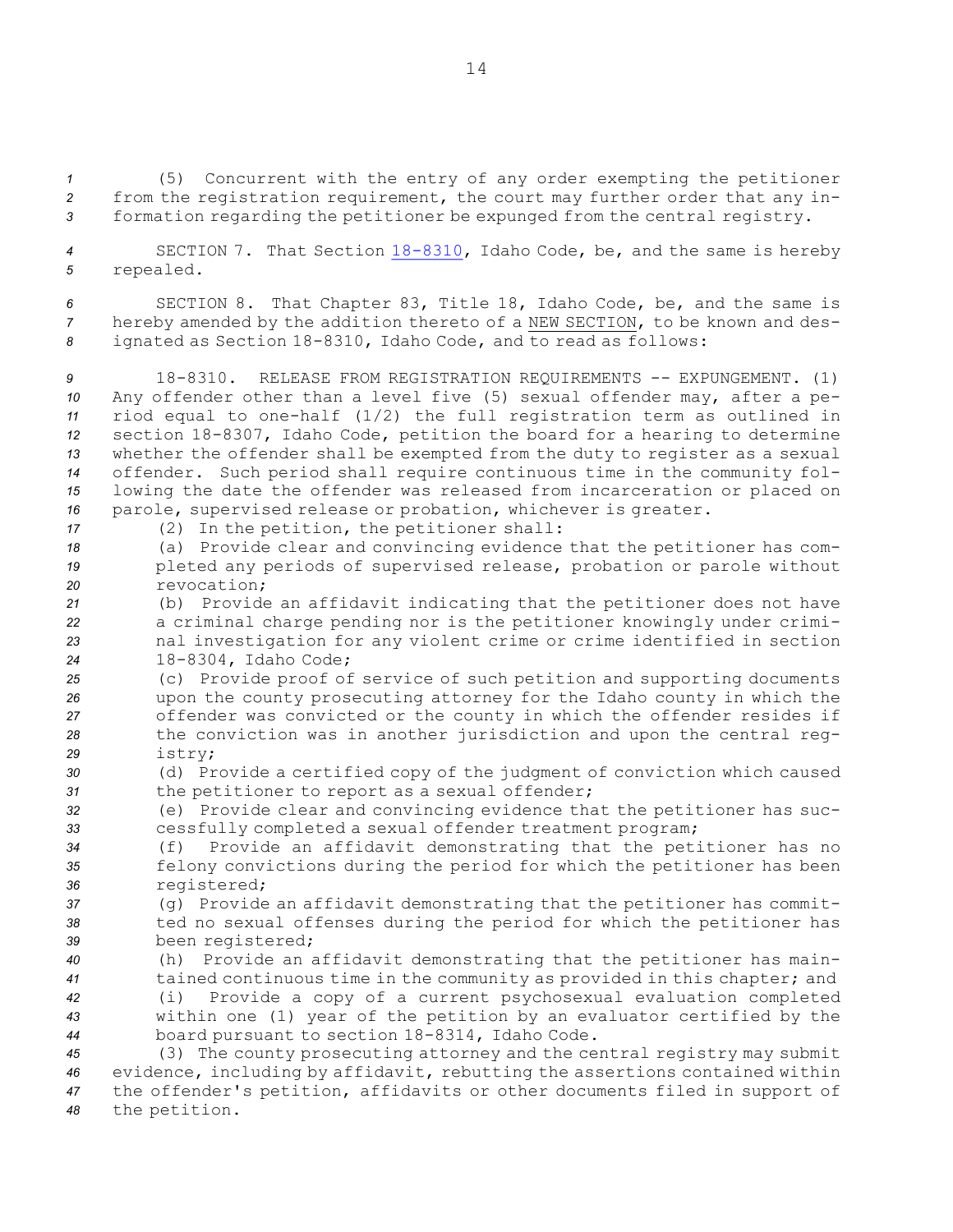(4) The board may grant <sup>a</sup> hearing if it finds that the petition is suffi- cient. The board shall provide at least sixty (60) days' prior notice of the hearing to the petitioner, the county prosecuting attorney and the central registry. The central registry may appear or participate as <sup>a</sup> party.

- *<sup>5</sup>* (5) The board may exempt the petitioner from the registration require-*<sup>6</sup>* ment only after an open hearing on the petition and only upon proof by clear *<sup>7</sup>* and convincing evidence that:
- 

*<sup>8</sup>* (a) The petitioner has complied with the requirements set forth in sub-*9* section (2) of this section;

 (b) The board has reviewed the petitioner's criminal history and has determined that the petitioner has not been designated as <sup>a</sup> level five (5) sexual offender and is not otherwise ineligible for removal from the registry; and

*<sup>14</sup>* (c) It is highly probable or reasonably certain the petitioner is not *<sup>15</sup>* <sup>a</sup> risk to commit <sup>a</sup> new violation for any crime identified in section *<sup>16</sup>* 18-8304, Idaho Code.

*<sup>17</sup>* (6) Concurrent with the entry of any order exempting the petitioner *<sup>18</sup>* from the registration requirement, the board may further order that any in-*<sup>19</sup>* formation regarding the petitioner be expunged from the central registry.

*<sup>20</sup>* (7) The petitioner may appeal the decision of the board to the district *<sup>21</sup>* court of the county in which he or she resides pursuant to section 67-5273, *22* Idaho Code.

*<sup>23</sup>* SECTION 9. That Section 18-8314, Idaho Code, be, and the same is hereby *24* amended to read as follows:

 18-8314. POWERS AND DUTIES OF THE SEXUAL OFFENDER MANAGEMENT BOARD. (1) The board shall develop, advance and oversee sound sexual of- fender management policies and practices statewide as demonstrated by evidence-based best practices.

*<sup>29</sup>* (2) The board shall carry out the following duties:

*<sup>30</sup>* (a) Establish standards for psychosexual evaluations performed pur-*<sup>31</sup>* suant to section 18-8316, Idaho Code, and sexual offender treatment *<sup>32</sup>* programs based on current and evolving best practices.

*<sup>33</sup>* (b) Establish qualifications, set forth procedures for approval and *<sup>34</sup>* certification and administer the certification process for:

*<sup>35</sup>* (i) Professionals conducting psychosexual evaluations pursuant *<sup>36</sup>* to section 18-8316, Idaho Code, or adjudication proceedings on ju-*37* venile sexual offenders;

 (ii) Professionals providing treatment to adult or juvenile sex- ual offenders as ordered or required by the court, Idaho depart- ment of correction, Idaho commission of pardons and parole or the Idaho department of juvenile corrections; and

 (iii) Professionals conducting postconviction sexual offender polygraphs as ordered or required by the court, Idaho department 44 of correction  $\Theta$ <sub>r</sub>, Idaho commission of pardons and parole or the Idaho department of juvenile corrections.

 (c) Establish <sup>a</sup> nonrefundable processing fee not to exceed one hundred fifty dollars (\$150) for each initial certification and <sup>a</sup> nonrefundable processing fee not to exceed one hundred fifty dollars (\$150) for each annual recertification.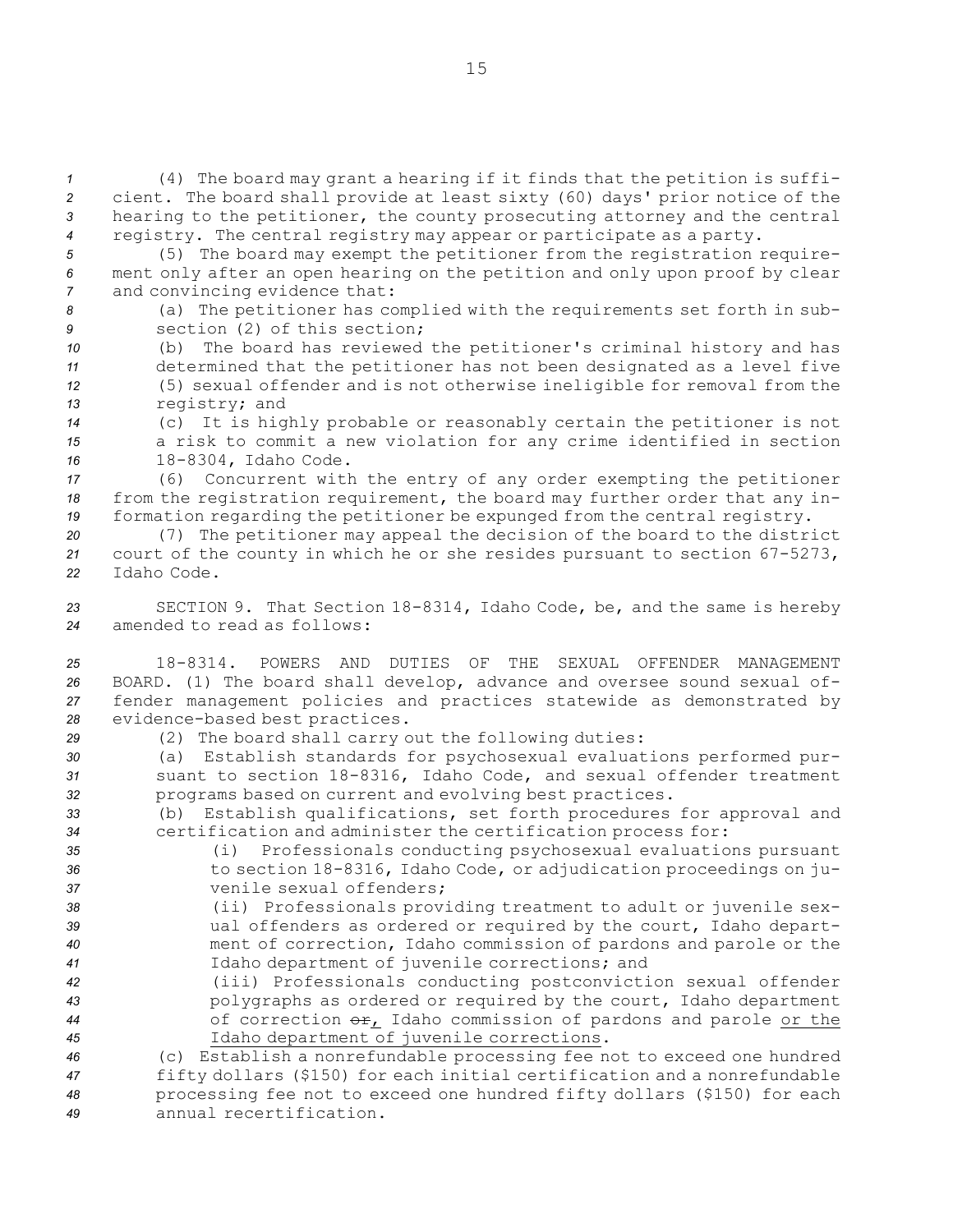(d) Set forth and administer procedures for quality assurance of the standards and qualifications established in this section. (e) The board shall have authority to deny, revoke, restrict or suspend <sup>a</sup> certification if standards or qualifications are not met or to other- wise monitor <sup>a</sup> provider. (f) Establish and implement standard protocols for sexual offender management, assessment and classification based on current and evolv- ing best practices. (g) Set forth and administer procedures for risk-based sexual offender registration level determinations. Such procedures shall be carried out in coordination with the department and other relevant agencies. (h) Set forth and administer procedures for offender release from reg- istration determinations. (3) The board shall have authority to promulgate rules to carry out the provisions of this chapter. (4) The board shall have authority to obtain and review offender records maintained by the board of correction and department of juvenile corrections to carry out the provisions of this chapter. (5) All records of the sexual offender classification board are trans- ferred to the board for retention and review as required to carry out the pro- visions of this chapter. SECTION 10. That Section 18-8318, Idaho Code, be, and the same is hereby amended to read as follows: 18-8318. OFFENDER REQUIRED TO PAY PAYMENT FOR PSYCHOSEXUAL EVALUA- TION. (1) The offender shall be required to pay for the cost of the psychosex- ual evaluations performed under this chapter pursuant to section 18-8316, Idaho Code, unless the offender demonstrates indigency. In such case, the psychosexual evaluation performed pursuant to section 18-8316, Idaho Code, shall be paid for by the county. As <sup>a</sup> condition of sentence, indigent offend- ers for whom the county has paid the cost of evaluation performed pursuant to section 18-8316, Idaho Code, shall be required to repay the county for the *32* cost. (2) The offender shall be required to pay the cost of the psychosex- ual evaluation performed for risk-based registration determination review by the board, unless such review is conducted upon the request of an eligible party. In such case, the cost of the psychosexual evaluation shall be paid by the requesting party. (3) The offender shall be required to pay the cost of the psychosexual evaluation performed pursuant to section 18-8310, Idaho Code, for any peti- tion for release from registration. SECTION 11. That Section 18-8323, Idaho Code, be, and the same is hereby amended to read as follows:

*43* 18-8323. PUBLIC ACCESS TO SEXUAL OFFENDER REGISTRY INFORMATION. In-*<sup>44</sup>* formation within the sexual offender registry collected pursuant to this *<sup>45</sup>* chapter is subject to release only as provided by this section.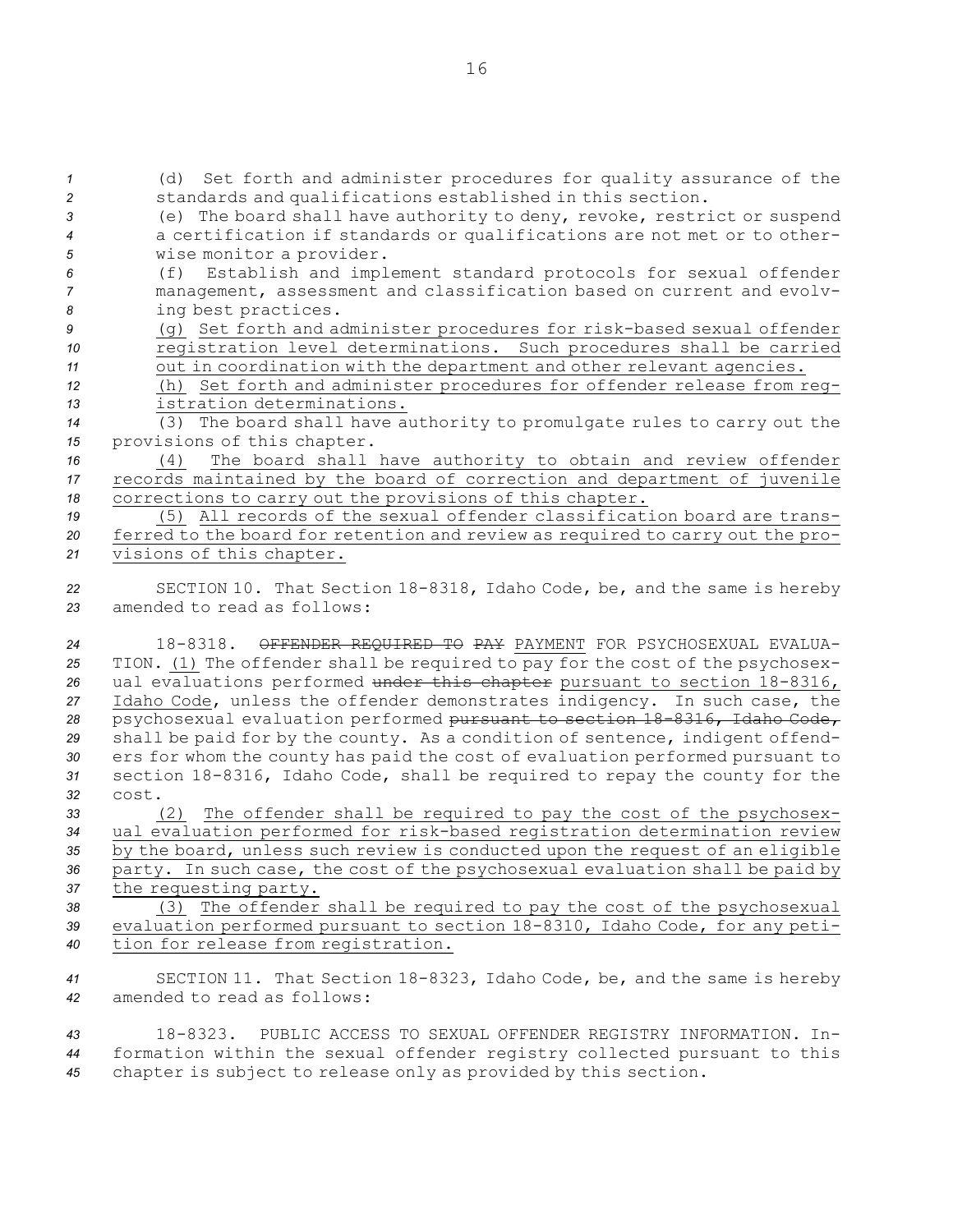(1) The department or sheriff shall provide public access to informa- tion contained in the central sexual offender registry by means of the inter-*3* net. (2) Information that shall be made available to the public is limited *5* to: (a) The offender's name including any aliases or prior names; (b) The offender's date of birth; (c) The address of each residence at which the offender resides or will reside and, if the offender does not have any present or expected resi- dence address, other information about where the offender has his or her home or habitually lives; (d) The address of any place where the offender is <sup>a</sup> student or will be <sup>a</sup> *13* student; (e) <sup>A</sup> physical description of the offender; (f) The offense for which the offender is registered and any other sexual offense for which the offender has been convicted and the place of the convictions; (g) A current photograph of the offender; and (h) Temporary lodging information including the place and the period of time the offender is staying at such lodging. "Temporary lodging" means any place in which the offender is staying when away from his or her res- idence for seven (7) or more days. If current information regarding the offender's residence is not available because the offender is in viola- tion of the requirement to register or cannot be located, then the web- site shall so note. (3) The following information shall not be disclosed to the public: (a) The identity of the victim; (b) The offender's social security number; (c) Any reference to arrests of the offender that did not result in con-*30* viction; (d) Any internet identifier associated with and/or provided by the of-*32* fender; (e) Any information pertaining to the offender's passports and immi- gration documents; and (f) Any information identifying any person related to, living with, working for, employing or otherwise associated with <sup>a</sup> registered sexual offender; and (g) Information contained in the central sexual offender registry on any offender designated by the board as <sup>a</sup> level one (1) sexual offender. (4) Where <sup>a</sup> crime category such as "incest" may serve to identify <sup>a</sup> vic- tim, that crime will be reported as <sup>a</sup> violation of section 18-1506, Idaho *42* Code. (5) The department shall include <sup>a</sup> cautionary statement relating to completeness, accuracy and use of registry information when releasing information to the public or noncriminal justice agencies as well as <sup>a</sup> state- ment concerning the penalties provided in section 18-8326, Idaho Code, for misuse of registry information. (6) Information released pursuant to this section may be used only for

*<sup>49</sup>* the protection of the public.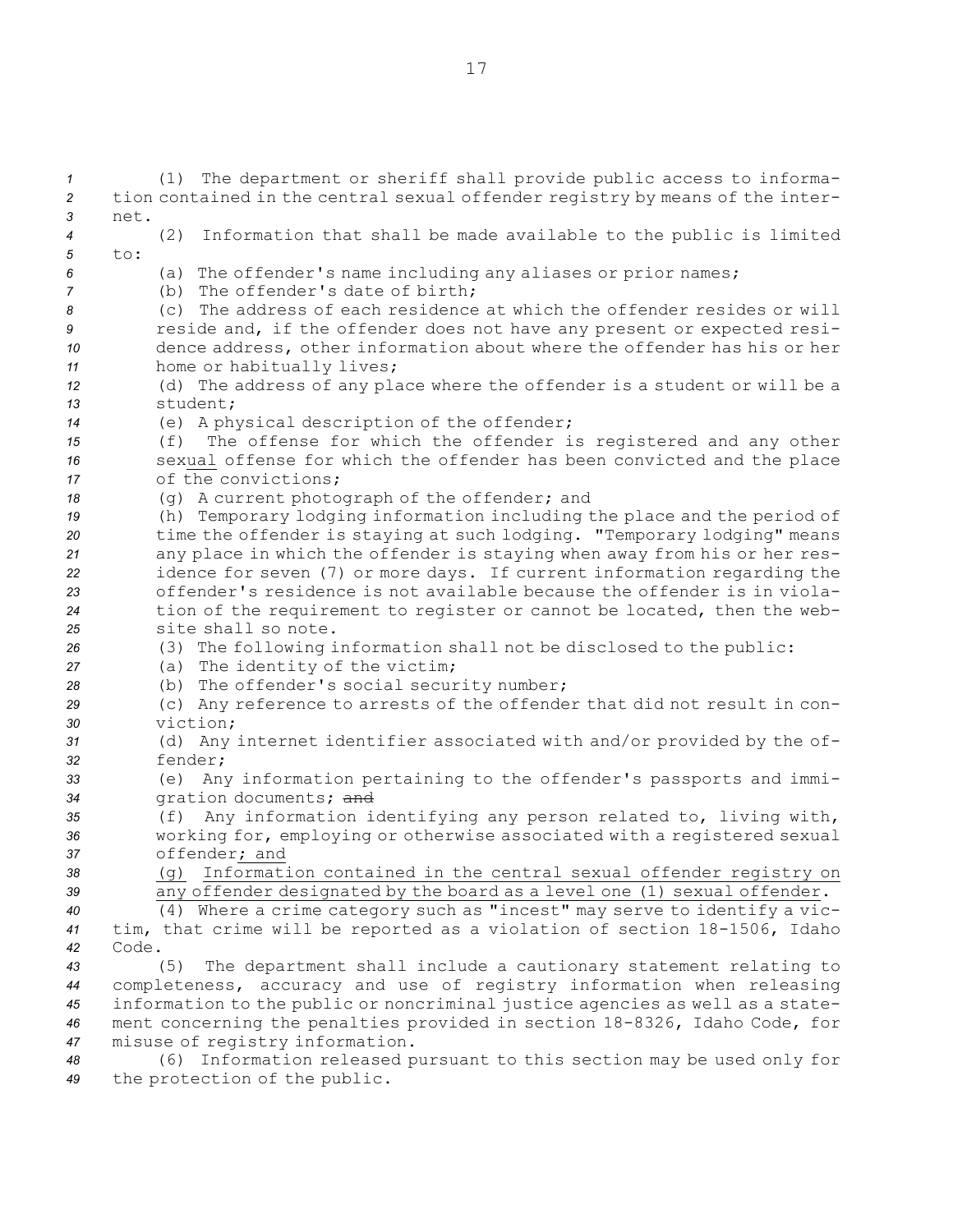*<sup>1</sup>* (7) Further dissemination of registry information by any person or en-*<sup>2</sup>* tity shall include the cautionary statements required in subsection (5) of *3* this section.

*<sup>4</sup>* SECTION 12. That Section 18-8324, Idaho Code, be, and the same is hereby *5* amended to read as follows:

 18-8324. DISSEMINATION OF REGISTRY INFORMATION. (1) The department shall, within three (3) business days, disseminate any registration in- formation collected under this chapter, including any changes in registry information, to:

*<sup>10</sup>* (a) The attorney general of the United States for inclusion in the na-*<sup>11</sup>* tional sex offender registry or other appropriate databases;

*<sup>12</sup>* (b) Each school and public housing agency in each area in which the of-*<sup>13</sup>* fender resides, is an employee or is <sup>a</sup> student;

*<sup>14</sup>* (c) Each jurisdiction where the sexual offender resides, is an employee *<sup>15</sup>* or is <sup>a</sup> student and each jurisdiction from or to which <sup>a</sup> change of resi-*<sup>16</sup>* dence, employment or student status occurs;

*<sup>17</sup>* (d) Criminal justice agencies through the public safety and security *<sup>18</sup>* information system established in section 19-5202, Idaho Code;

*<sup>19</sup>* (e) Any agency responsible for conducting employment-related back-*<sup>20</sup>* ground checks under section 3 of the national child protection act of *<sup>21</sup>* 1993, 42 U.S.C. section 5119a;

*<sup>22</sup>* (f) Social service entities responsible for protecting minors in the *<sup>23</sup>* child welfare system;

*<sup>24</sup>* (g) Volunteer organizations in which contact with minors or other vul-*<sup>25</sup>* nerable adults might occur; and

*<sup>26</sup>* (h) Any organization, company or individual who requests notification *<sup>27</sup>* of changes in registry information.

 (2) Registry information collected under this chapter on an offender designated by the board as <sup>a</sup> level one (1) sexual offender shall be made available to law enforcement and schools as provided in this section. Opera- tors of day care centers, group day care facilities and family day care homes may request registration information on any level one (1) sexual offender by submitting <sup>a</sup> written request and <sup>a</sup> copy of their license to the department.

*<sup>34</sup>* (3) Registry information provided under this section shall be used only *<sup>35</sup>* for the administration of criminal justice or for the protection of the pub-*<sup>36</sup>* lic as permitted by this chapter.

 (34) The department shall include <sup>a</sup> cautionary statement relating to completeness, accuracy and use of registry information when releasing in- formation to the public or noncriminal justice agencies as well as <sup>a</sup> state- ment concerning the penalties provided in section 18-8326, Idaho Code, for misuse of registry information.

*<sup>42</sup>* (45) Information released pursuant to this section may be used only for *<sup>43</sup>* the protection of the public.

*<sup>44</sup>* (56) Further dissemination of registry information by any person or en-*<sup>45</sup>* tity shall include the cautionary statements required in subsection (34) of *46* this section.

*<sup>47</sup>* SECTION 13. That Section 18-8328, Idaho Code, be, and the same is hereby *48* amended to read as follows: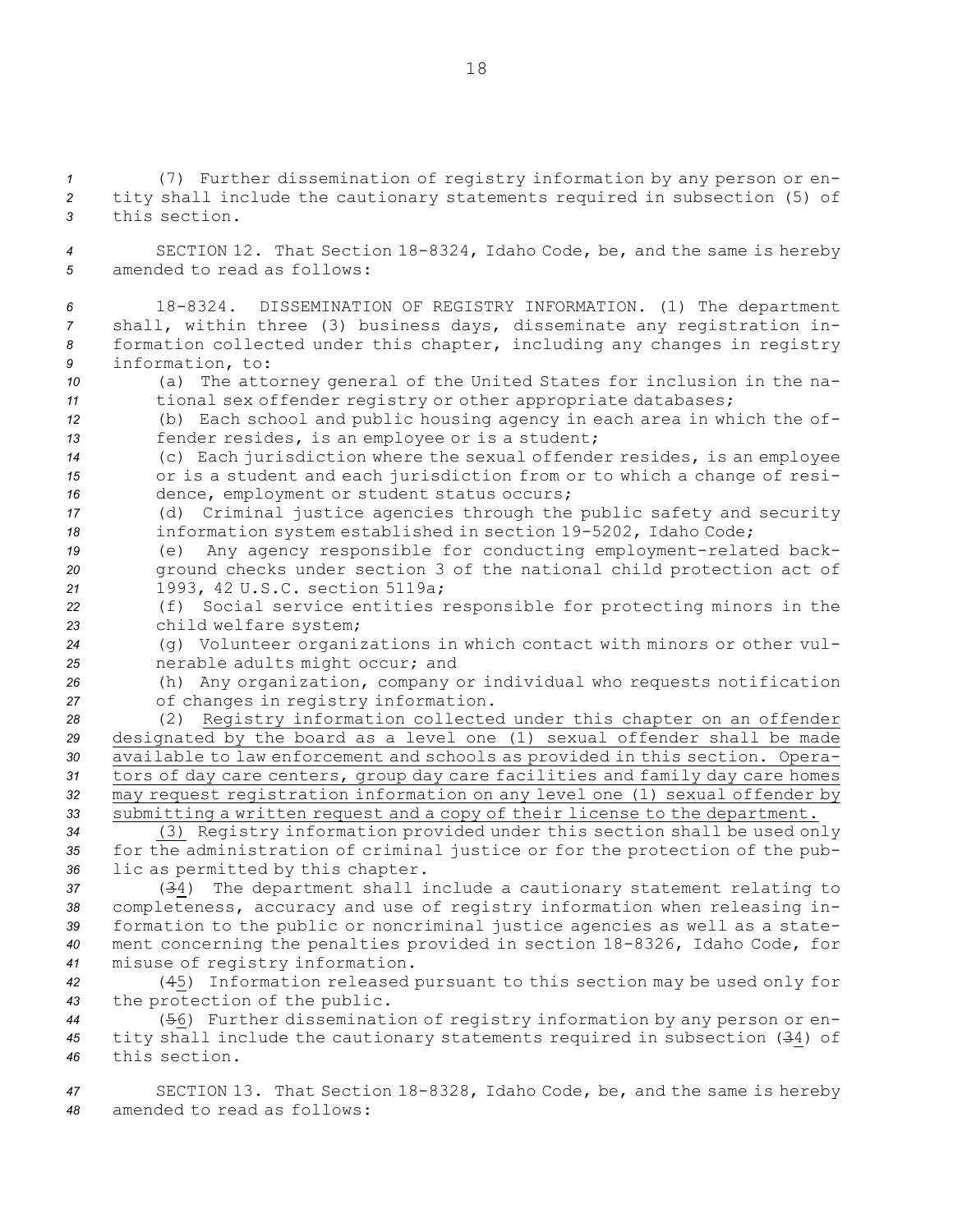18-8328. ACTION FOR RELIEF BY OFFENDER OR JUVENILE OFFENDER. Any per- son who is required to register pursuant to chapter 83, title 18, Idaho Code, 3 or chapter 84, title 18, Idaho Code, may file a petition in a district court in the judicial district where the person resides, to have relief from the provisions of section 18-8327 or 18-8414, Idaho Code, pertaining to employ- ment in or being upon or remaining on the premises of <sup>a</sup> day care center, group day care facility or family day care home while children are present, other 8 than to drop off or pick up the sex offender's or juvenile sex offender's child or children. To be granted relief pursuant to this section, the per- son shall show by clear and convincing evidence that the person required to 11 register pursuant to chapter 83, title 18, Idaho Code, or chapter 84, ti-12 the 18, Idaho Code, does not pose a threat to children in a day care center, group day care facility or family day care home, it has been at least ten (10) years since the person's last conviction, finding of guilt or adjudication that required the person to register pursuant to chapter 83, title 18, Idaho 16 Code, or chapter 84, title 18, Idaho Code, and the petitioner presents testi- mony from <sup>a</sup> licensed physician or psychologist about the petitioner's chance of success of not committing an act against children.

*<sup>19</sup>* SECTION 14. That Chapter 83, Title 18, Idaho Code, be, and the same is *<sup>20</sup>* hereby amended by the addition thereto of <sup>a</sup> NEW SECTION, to be known and des-*<sup>21</sup>* ignated as Section 18-8332, Idaho Code, and to read as follows:

 18-8332. AUTHORIZATION FOR CRIMINAL HISTORY CHECKS BY THE BOARD. (1) The board shall obtain <sup>a</sup> current criminal history check on persons seeking board review of the person's risk-based registration level or for release from registration requirements pursuant to this chapter. The criminal his- tory check shall be based on <sup>a</sup> completed fingerprint card or scan and shall include for persons who are eighteen (18) years of age or older the following information from:

- 
- *29* (a) Statewide criminal identification bureau;
- *<sup>30</sup>* (b) Federal bureau of investigation (FBI) criminal history; and
- *31* (c) National crime information center.

 (2) Criminal history checks may include <sup>a</sup> check of the juvenile justice records of adjudications of the magistrate division of the district court, county probation services and records of the Idaho department of juvenile corrections.

*<sup>36</sup>* (3) All persons subject to <sup>a</sup> criminal history check pursuant to this *<sup>37</sup>* section shall be responsible for payment of all fees associated with finger-*<sup>38</sup>* printing and background check services.

*<sup>39</sup>* (4) The costs of fees associated with fingerprinting and background *<sup>40</sup>* check services for any request made by an eligible party for risk-based reg-*<sup>41</sup>* istration level review shall be paid by the requesting party.

*<sup>42</sup>* (5) The board shall not disseminate criminal record information to <sup>a</sup> *<sup>43</sup>* person or agency that is not <sup>a</sup> criminal justice agency or <sup>a</sup> court unless oth-*<sup>44</sup>* erwise provided by law or court order.

*<sup>45</sup>* SECTION 15. That Section 20-219, Idaho Code, be, and the same is hereby *46* amended to read as follows: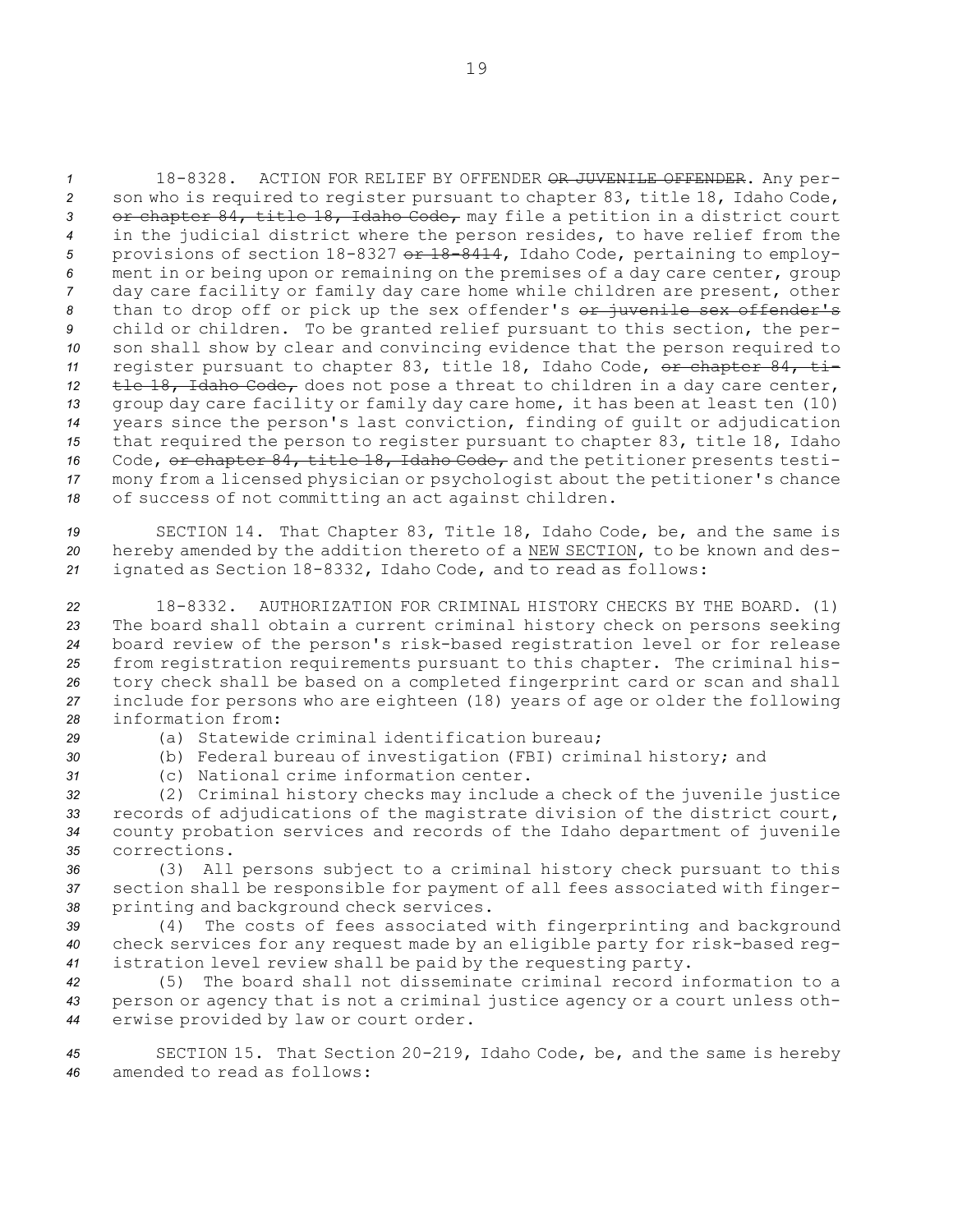20-219. PROBATION AND PAROLE SUPERVISION AND TRAINING -- LIMITED SU- PERVISION -- RULEMAKING. (1) The state board of correction shall be charged with the duty of: (a) Supervising all persons convicted of <sup>a</sup> felony placed on probation 5 to the board; (b) Supervising all persons released from the state penitentiary on pa-*7* role; (c) Supervising all persons convicted of <sup>a</sup> felony released on parole or probation from other states and residing in the state of Idaho; (d) Program delivery, as "program" is defined in section 20-216, Idaho Code, to all persons under its probation or parole supervision based on individual criminal risk factors and specific needs; (e) Making such investigations as may be necessary; (f) Reporting alleged violations of parole in specific cases to the commission to aid in determining whether the parole should be continued or revoked; (g) Reporting alleged violations of the terms or conditions of proba- tion in specific cases to the court and the prosecuting attorney to aid **in determining whether the probation should be continued or revoked;** *20* and (h) Preparing <sup>a</sup> case history record of the prisoners to assist the com- mission or the courts in determining if they should be paroled or should be released on probation. (2) Any person placed on probation or parole and who has been designated 25 as is a violent level five (5) sexual predator offender pursuant to chapter 26 83, title 18, Idaho Code, shall may be monitored with electronic monitor- ing technology for the duration of the person's probation or parole period. The state board of correction shall set forth procedures for the review and placement of <sup>a</sup> level five (5) sexual offender under probation or parole su- pervision on electronic monitoring. Any person who, without authority, in- tentionally alters, tampers with, damages, or destroys any electronic moni- toring equipment shall be guilty of <sup>a</sup> felony. (3) The state board of correction shall have the discretion to deter- mine the level of supervision of all persons under its supervision, except those who are being supervised by <sup>a</sup> problem solving court. "Level of super- vision" includes the determination of the following: (a) The frequency, location, methods and nature of contact with the su- pervising officer; (b) Testing requirements and frequency; (c) Contact restrictions; (d) Curfew restrictions; and (e) Reporting requirements. (4) Subject to the availability of moneys, caseloads for supervising officers who are supervising offenders determined by the department of cor- rection's validated risk assessment to be high or moderate risk of rearrest should not exceed an average of fifty (50) offenders per supervising offi-*47* cer. (5) In carrying out its duty to supervise felony probationers and parolees, the state board of correction shall use evidence-based practices, shall target the offender's criminal risk and need factors with appropriate

20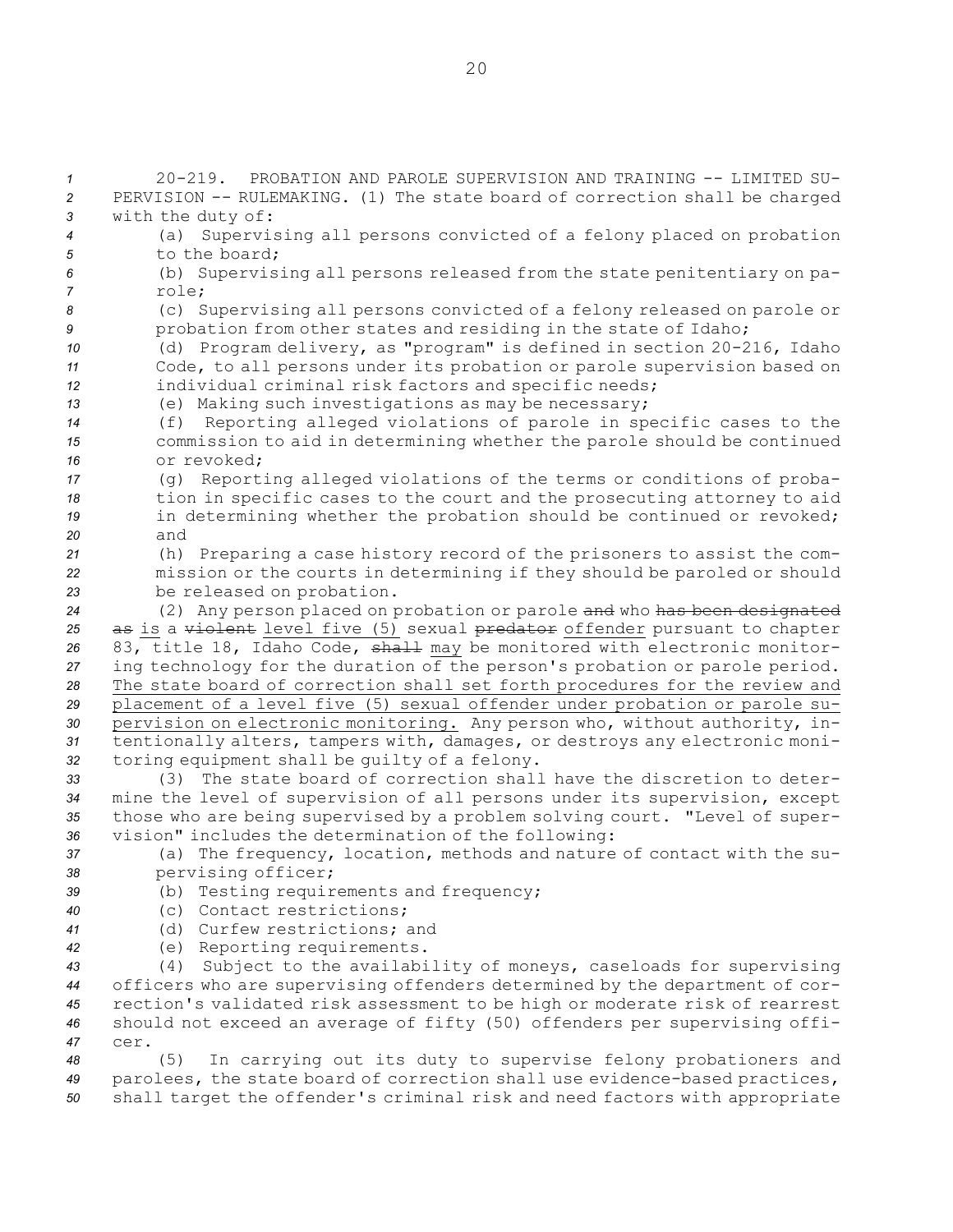*<sup>1</sup>* supervision and intervention and shall focus resources on those identified *<sup>2</sup>* by the board as moderate-risk and high-risk offenders. The supervision *3* shall include:

- *<sup>4</sup>* (a) Use of validated risk and needs assessments of the offender that *<sup>5</sup>* measure criminal risk factors, specific individual needs and driving *<sup>6</sup>* variable supervision levels;
- *<sup>7</sup>* (b) Use of assessment results to guide supervision responses consis-*<sup>8</sup>* tent with evidence-based practices as to the level of supervision and *<sup>9</sup>* the practices used to reduce recidivism;
- *<sup>10</sup>* (c) Collateral and personal contacts with the offender and community *<sup>11</sup>* that may be unscheduled and which shall occur as often as needed based on *<sup>12</sup>* the offender's supervision level and risk of reoffense and based on the *<sup>13</sup>* need to stay informed of the offender's conduct, compliance with condi-*<sup>14</sup>* tions and progress in community-based intervention;
- *<sup>15</sup>* (d) Case planning for each offender assessed as moderate to high risk to *16* reoffend; and
- *<sup>17</sup>* (e) Use of practical and suitable methods that are consistent with ev-*<sup>18</sup>* idence-based practices to aid and encourage the offender to improve his *19* or her conduct and circumstances so as to reduce the offender's risk of *20* recidivism.
- *<sup>21</sup>* (6) The state board of correction shall provide all supervising of-*<sup>22</sup>* ficers with initial and ongoing training and professional development *<sup>23</sup>* services to support the implementation of evidence-based supervision prac-*<sup>24</sup>* tices. All supervising officers employed as of the effective date of this *<sup>25</sup>* section shall complete the training requirements set forth in this subsec-*<sup>26</sup>* tion on or before July 1, 2016. All supervising officers hired after the *<sup>27</sup>* effective date of this section shall complete the training requirements set *<sup>28</sup>* forth in this subsection within two (2) years of their hire date. The train-*<sup>29</sup>* ing and professional development services shall include:
- *<sup>30</sup>* (a) Assessment techniques;
- *<sup>31</sup>* (b) Case planning;
- *<sup>32</sup>* (c) Risk reduction and intervention strategies;
- *33* (d) Effective communication skills;
- *34* (e) Behavioral health needs;
- *<sup>35</sup>* (f) Application of core correctional practices, including motiva-*<sup>36</sup>* tional interviewing, cognitive restructuring, structured skill build-*<sup>37</sup>* ing, problem solving, reinforcement and use of authority;
- *<sup>38</sup>* (g) Training for supervising officers to become trainers so as to en-*<sup>39</sup>* sure long-term and self-sufficient training capacity in the state; and
- *<sup>40</sup>* (h) Other topics identified by the board as evidence-based practices.
- *<sup>41</sup>* (7) The state board of correction shall promulgate rules in consulta-*<sup>42</sup>* tion with the Idaho supreme court to:
- *<sup>43</sup>* (a) Establish <sup>a</sup> program of limited supervision for offenders who qual-*<sup>44</sup>* ify addressing eligibility, risk and needs assessments, transfers *<sup>45</sup>* among levels of supervision and reporting to the court and the prosecut-*<sup>46</sup>* ing attorney.
- *<sup>47</sup>* (b) Establish <sup>a</sup> matrix of swift, certain and graduated sanctions *<sup>48</sup>* and rewards to be imposed by the board in response to corresponding *<sup>49</sup>* violations of or compliance with the terms or conditions imposed. Sanc-*<sup>50</sup>* tions for violations shall include, but are not limited to, community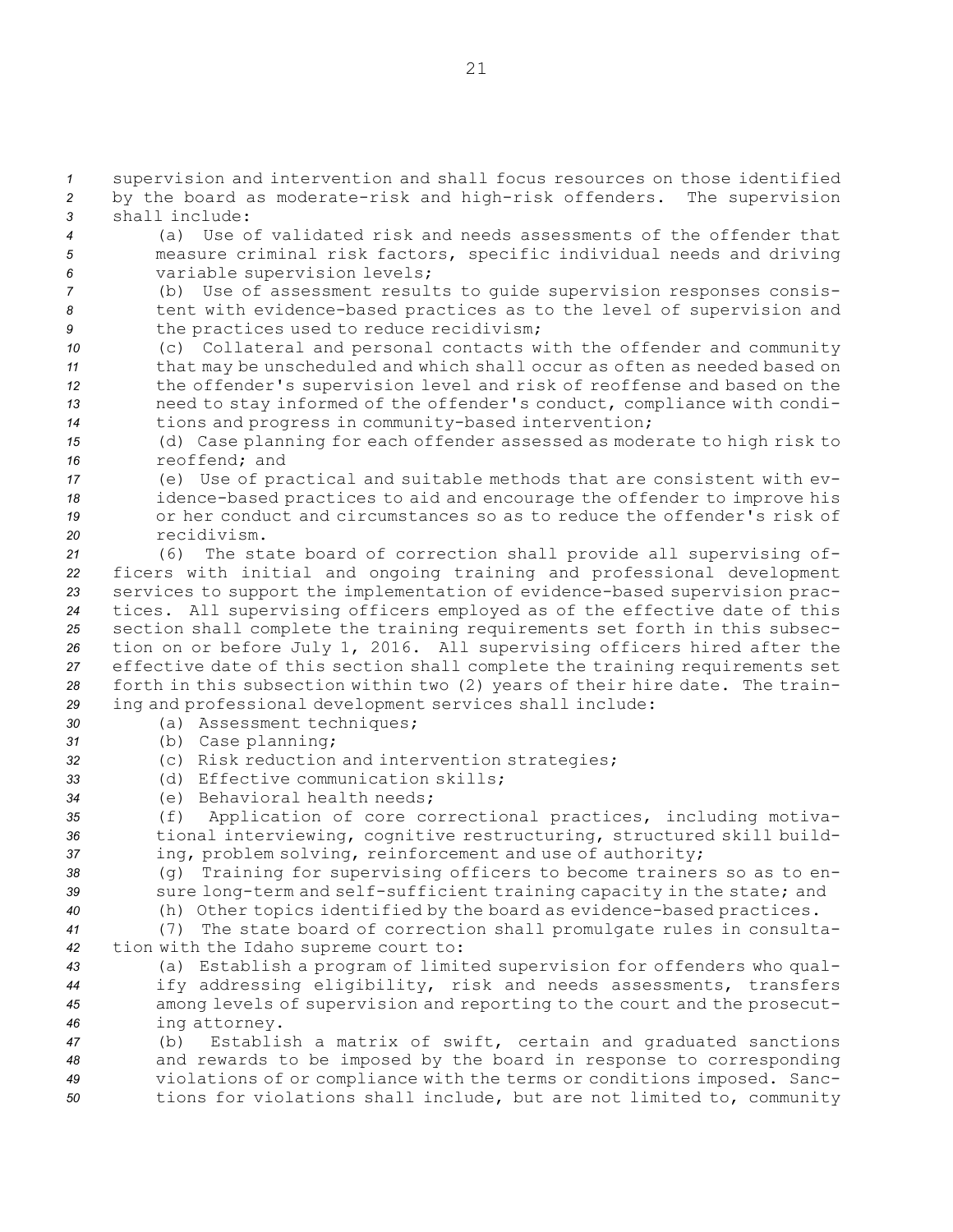service, increased reporting, curfew, submission to substance use assessment, monitoring or treatment, submission to cognitive behav- ioral treatment, submission to an educational or vocational skills development program, submission to <sup>a</sup> period of confinement in <sup>a</sup> local correctional facility for no more than three (3) consecutive days and house arrest. Rewards for compliance shall include, but are not limited to, decreased reporting and transfer to limited supervision.

*<sup>8</sup>* SECTION 16. That Section 16-1602, Idaho Code, be, and the same is hereby *9* amended to read as follows:

*<sup>10</sup>* 16-1602. DEFINITIONS. For purposes of this chapter:

*<sup>11</sup>* (1) "Abused" means any case in which <sup>a</sup> child has been the victim of:

 (a) Conduct or omission resulting in skin bruising, bleeding, malnu- trition, burns, fracture of any bone, subdural hematoma, soft tissue swelling, failure to thrive or death, and such condition or death is not justifiably explained, or where the history given concerning such con- dition or death is at variance with the degree or type of such condition or death, or the circumstances indicate that such condition or death may not be the product of an accidental occurrence; or

 (b) Sexual conduct, including rape, molestation, incest, prostitu- tion, obscene or pornographic photographing, filming or depiction for commercial purposes, or other similar forms of sexual exploitation harming or threatening the child's health or welfare or mental injury to the child.

 (2) "Abandoned" means the failure of the parent to maintain <sup>a</sup> normal parental relationship with his child including, but not limited to, reason- able support or regular personal contact. Failure to maintain this rela- tionship without just cause for <sup>a</sup> period of one (1) year shall constitute prima facie evidence of abandonment.

- *<sup>29</sup>* (3) "Adaptive equipment" means any piece of equipment or any item that *<sup>30</sup>* is used to increase, maintain or improve the parenting capabilities of <sup>a</sup> par-*<sup>31</sup>* ent with <sup>a</sup> disability.
- 

*<sup>32</sup>* (4) "Adjudicatory hearing" means <sup>a</sup> hearing to determine:

*<sup>33</sup>* (a) Whether the child comes under the jurisdiction of the court pur-*<sup>34</sup>* suant to the provisions of this chapter;

 (b) Whether continuation of the child in the home would be contrary to the child's welfare and whether the best interest of the child requires protective supervision or vesting legal custody of the child in an au-thorized agency.

*<sup>39</sup>* (5) "Aggravated circumstances" includes, but is not limited to:

- *<sup>40</sup>* (a) Circumstances in which the parent has engaged in any of the follow-*<sup>41</sup>* ing:
- *<sup>42</sup>* (i) Abandonment, chronic abuse or chronic neglect of the child. *<sup>43</sup>* Chronic neglect or chronic abuse of <sup>a</sup> child shall consist of abuse *<sup>44</sup>* or neglect that is so extreme or repetitious as to indicate that *<sup>45</sup>* return of the child to the home would result in unacceptable risk *46* to the health and welfare of the child.
- *<sup>47</sup>* (ii) Sexual abuse against <sup>a</sup> child of the parent. Sexual abuse, for *<sup>48</sup>* the purposes of this section, includes any conduct described in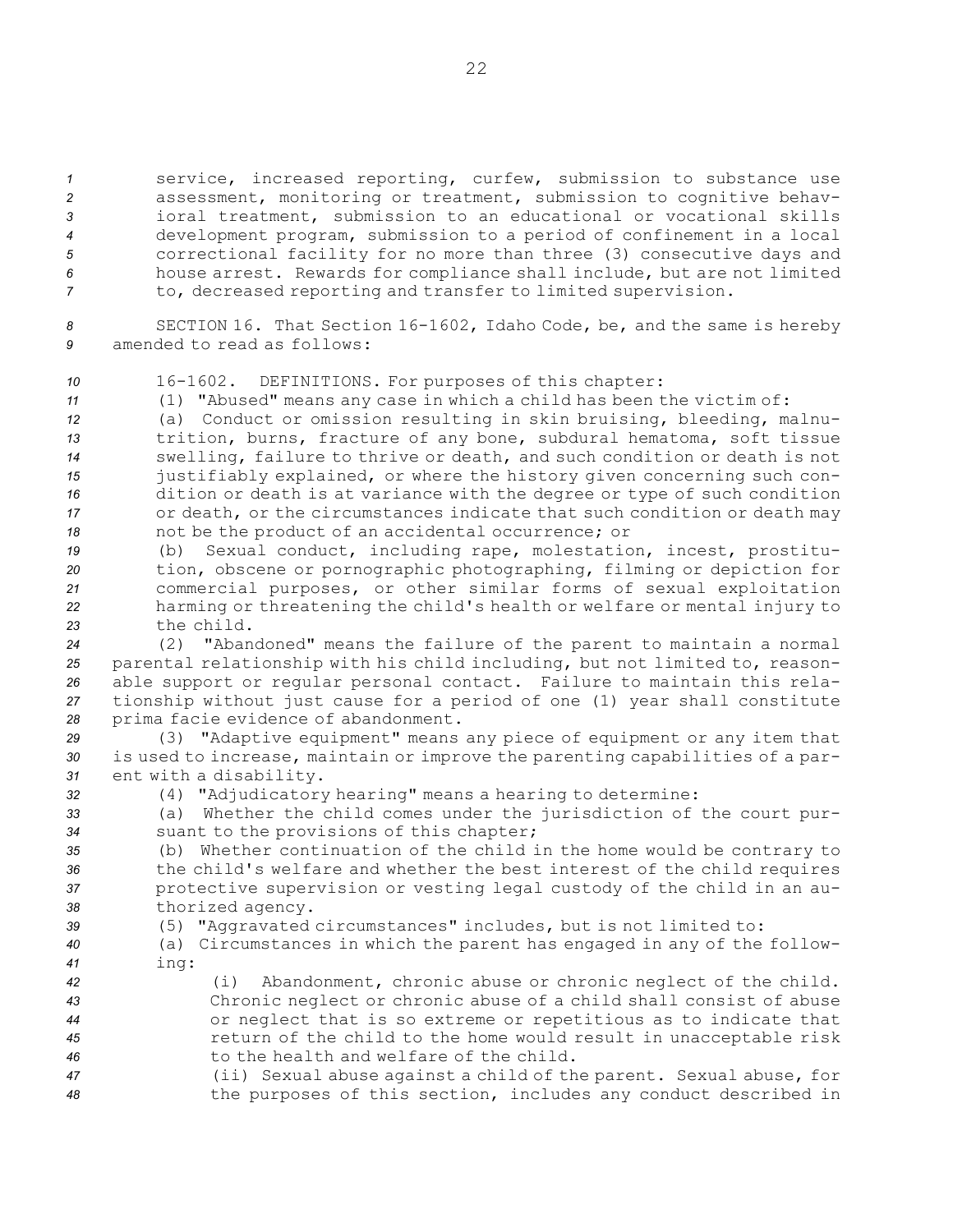section 18-1506, 18-1506A, 18-1507, 18-1508, 18-1508A, 18-6101, 18-6108 or 18-6608, Idaho Code. (iii) Torture of <sup>a</sup> child; any conduct described in the code sec- tions listed in section 18-8303(1), Idaho Code; battery or an injury to <sup>a</sup> child that results in serious or great bodily in- jury to <sup>a</sup> child; voluntary manslaughter of <sup>a</sup> child, or aiding or abetting such voluntary manslaughter, soliciting such voluntary manslaughter or attempting or conspiring to commit such voluntary manslaughter; ritualized abuse of <sup>a</sup> child; lewd conduct; murder committed in the perpetration of rape; first-degree kidnapping committed for the purpose of rape, committing an infamous crime against nature, committing any lewd and lascivious act upon any child under the age of sixteen (16) years or for purposes of sex- ual gratification or arousal; second-degree kidnapping where the victim is an unrelated minor child and the kidnapping is committed **for the purpose of rape, committing an infamous crime against na-** ture, committing any lewd and lascivious act upon any child under the age of sixteen (16) years or for purposes of sexual gratifi- cation or arousal; rape, but excluding section 18-6101(1), Idaho Code, where the victim is at least twelve (12) years of age or the defendant is eighteen (18) years of age; male rape, but exclud- ing section 18-6108(1), Idaho Code, where the victim is at least twelve (12) years of age or the defendant is eighteen (18) years of age; forcible sexual penetration by use of <sup>a</sup> foreign object; sex trafficking; and any other offense set forth in section 18-8304, Idaho Code, if at the time of the commission of the offense the victim was below the age of thirteen (13) years or an offense that is substantially similar to any of the foregoing offenses under the laws of another jurisdiction or military court or the court of another country. (b) The parent has committed murder, aided or abetted <sup>a</sup> murder, so- licited <sup>a</sup> murder or attempted or conspired to commit murder; or (c) The parental rights of the parent to another child have been termi- nated involuntarily. (6) "Authorized agency" means the department, <sup>a</sup> local agency, <sup>a</sup> person, an organization, corporation, benevolent society or association licensed or approved by the department or the court to receive children for control, care, maintenance or placement. (7) "Case plan hearing" means <sup>a</sup> hearing to approve, modify or reject the case plan as provided in section 16-1621, Idaho Code. (8) "Child" means an individual who is under the age of eighteen (18) *42* years. (9) "Child advocacy center" or "CAC" means an organization that adheres to national best practice standards established by the national membership

 and accrediting body for children's advocacy centers and that promotes <sup>a</sup> comprehensive and coordinated multidisciplinary team response to alle- gations of child abuse by maintaining <sup>a</sup> child-friendly facility at which appropriate services are provided. These services may include forensic in- terviews, forensic medical examinations, mental health services and other related victim services.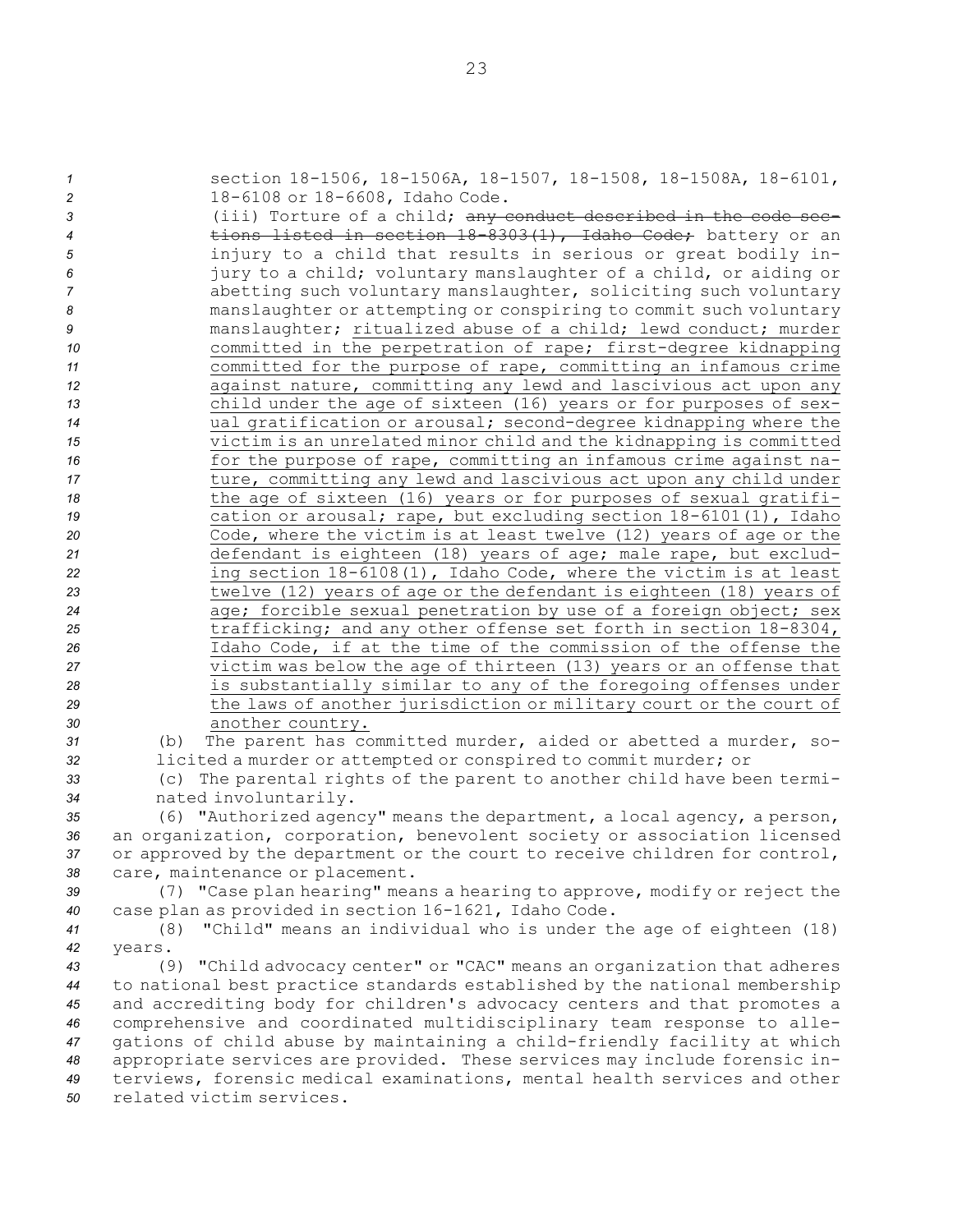*<sup>1</sup>* (10) "Circumstances of the child" includes, but is not limited to, the *<sup>2</sup>* joint legal custody or joint physical custody of the child.

*<sup>3</sup>* (11) "Commit" means to transfer legal and physical custody.

*<sup>4</sup>* (12) "Concurrent planning" means <sup>a</sup> planning model that prepares for and *<sup>5</sup>* implements different outcomes at the same time.

*<sup>6</sup>* (13) "Court" means district court or magistrate's division thereof, or *<sup>7</sup>* if the context requires, <sup>a</sup> magistrate or judge thereof.

*<sup>8</sup>* (14) "Custodian" means <sup>a</sup> person, other than <sup>a</sup> parent or legal guardian, *<sup>9</sup>* to whom legal or joint legal custody of the child has been given by court or-*10* der.

*<sup>11</sup>* (15) "Department" means the department of health and welfare and its au-*<sup>12</sup>* thorized representatives.

 (16) "Disability" means, with respect to an individual, any mental or physical impairment which substantially limits one (1) or more major life activity of the individual including, but not limited to, self-care, man- ual tasks, walking, seeing, hearing, speaking, learning or working, or <sup>a</sup> record of such an impairment, or being regarded as having such an impairment. Disability shall not include transvestism, transsexualism, pedophilia, exhibitionism, voyeurism, other sexual behavior disorders, or substance use disorders, compulsive gambling, kleptomania or pyromania. Sexual prefer- ence or orientation is not considered an impairment or disability. Whether an impairment substantially limits <sup>a</sup> major life activity shall be determined without consideration of the effect of corrective or mitigating measures used to reduce the effects of the impairment.

*<sup>25</sup>* (17) "Family or household member" shall have the same meaning as in sec-*<sup>26</sup>* tion 39-6303(6), Idaho Code.

 (18) "Foster care" means twenty-four (24) hour substitute parental care for children placed away from their parents or guardians by persons who may or may not be related to the children and for whom the state agency has place-ment and care responsibility.

 (19) "Grant administrator" means the supreme court or any organization or agency as may be designated by the supreme court in accordance with such procedures as may be adopted by the supreme court. The grant administrator shall administer funds from the guardian ad litem account in accordance with the provisions of this chapter.

*<sup>36</sup>* (20) "Guardian ad litem" means <sup>a</sup> person appointed by the court pursuant *<sup>37</sup>* to <sup>a</sup> guardian ad litem volunteer program to act as special advocate for <sup>a</sup> *<sup>38</sup>* child under this chapter.

*<sup>39</sup>* (21) "Guardian ad litem coordinator" means <sup>a</sup> person or entity receiving *<sup>40</sup>* moneys from the grant administrator for the purpose of carrying out any of *<sup>41</sup>* the duties set forth in section 16-1632, Idaho Code.

*<sup>42</sup>* (22) "Guardian ad litem program" means the program to recruit, train and *<sup>43</sup>* coordinate volunteer persons to serve as guardians ad litem for abused, ne-*<sup>44</sup>* glected or abandoned children.

 (23) "Homeless," as used in this chapter, shall mean that the child is without adequate shelter or other living facilities, and the lack of such shelter or other living facilities poses <sup>a</sup> threat to the health, safety or well-being of the child.

*<sup>49</sup>* (24) "Idaho network of children's advocacy centers" means an organiza-*<sup>50</sup>* tion that provides education and technical assistance to child advocacy cen-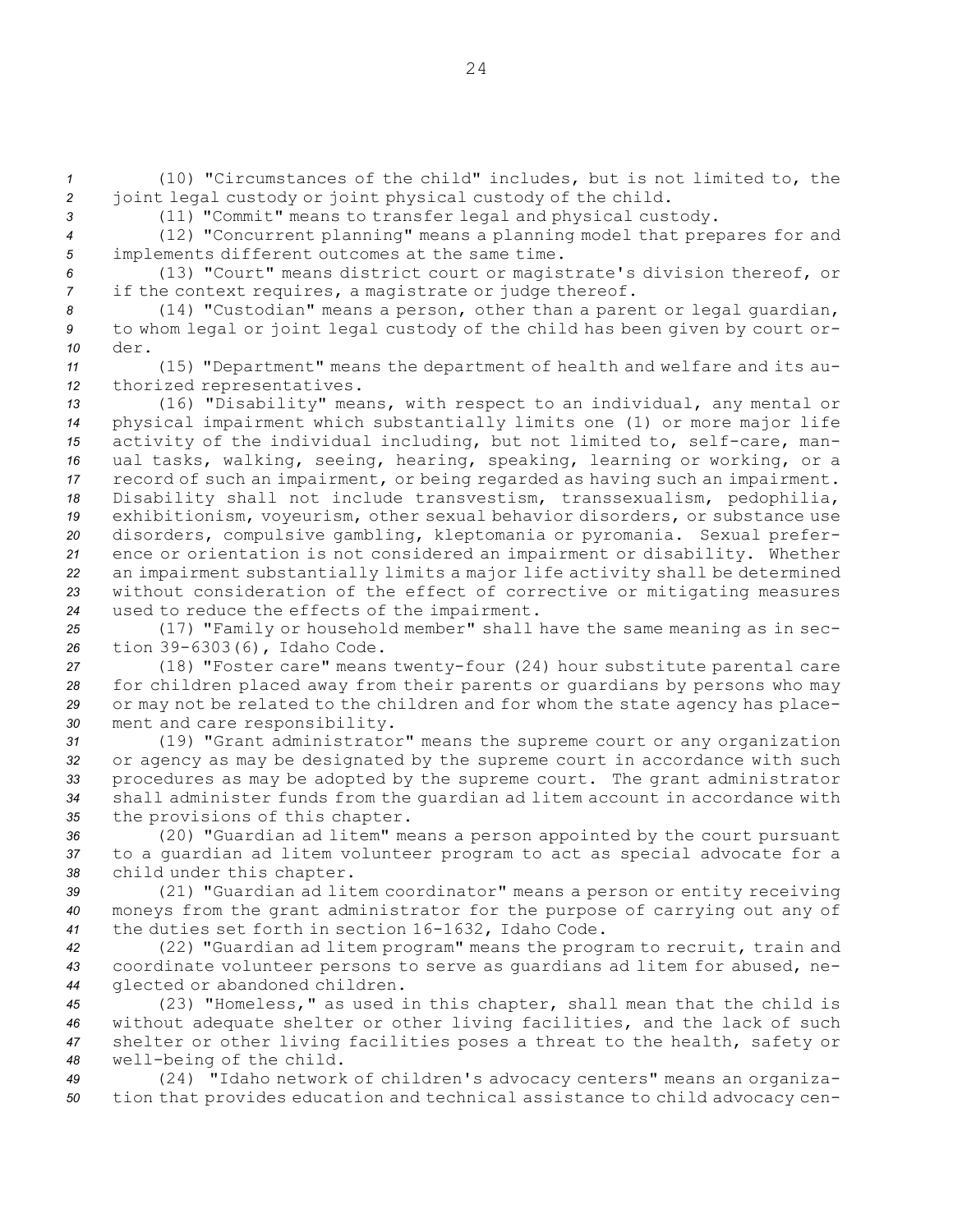*<sup>1</sup>* ters and to interagency multidisciplinary teams developed pursuant to sec-*<sup>2</sup>* tion 16-1617, Idaho Code.

*<sup>3</sup>* (25) "Law enforcement agency" means <sup>a</sup> city police department, the pros-*<sup>4</sup>* ecuting attorney of any county, state law enforcement officers, or the of-*<sup>5</sup>* fice of <sup>a</sup> sheriff of any county.

*<sup>6</sup>* (26) "Legal custody" means <sup>a</sup> relationship created by court order, which *<sup>7</sup>* vests in <sup>a</sup> custodian the following rights and responsibilities:

*<sup>8</sup>* (a) To have physical custody and control of the child, and to determine *9* where and with whom the child shall live.

*<sup>10</sup>* (b) To supply the child with food, clothing, shelter and incidental ne-*11* cessities.

*<sup>12</sup>* (c) To provide the child with care, education and discipline.

 (d) To authorize ordinary medical, dental, psychiatric, psychologi- cal, or other remedial care and treatment for the child, including care and treatment in <sup>a</sup> facility with <sup>a</sup> program of services for children; and to authorize surgery if the surgery is deemed by two (2) physicians li-censed to practice in this state to be necessary for the child.

*<sup>18</sup>* (e) Where the parents share legal custody, the custodian may be vested *<sup>19</sup>* with the custody previously held by either or both parents.

*<sup>20</sup>* (27) "Mental injury" means <sup>a</sup> substantial impairment in the intellectual *<sup>21</sup>* or psychological ability of <sup>a</sup> child to function within <sup>a</sup> normal range of per-*<sup>22</sup>* formance and/or behavior, for short or long terms.

*<sup>23</sup>* (28) "Neglected" means <sup>a</sup> child:

 (a) Who is without proper parental care and control, or subsistence, medical or other care or control necessary for his well-being because of the conduct or omission of his parents, guardian or other custodian or their neglect or refusal to provide them; however, no child whose parent or guardian chooses for such child treatment by prayers through spiri- tual means alone in lieu of medical treatment shall be deemed for that reason alone to be neglected or lack parental care necessary for his health and well-being, but this subsection shall not prevent the court from acting pursuant to section 16-1627, Idaho Code; or

 (b) Whose parents, guardian or other custodian are unable to discharge their responsibilities to and for the child and, as <sup>a</sup> result of such inability, the child lacks the parental care necessary for his health, safety or well-being; or

*<sup>37</sup>* (c) Who has been placed for care or adoption in violation of law; or

*<sup>38</sup>* (d) Who is without proper education because of the failure to comply

*<sup>39</sup>* with section 33-202, Idaho Code.

*<sup>40</sup>* (29) "Permanency hearing" means <sup>a</sup> hearing to review, approve, reject or *<sup>41</sup>* modify the permanency plan of the department, and review reasonable efforts *<sup>42</sup>* in accomplishing the permanency plan.

*<sup>43</sup>* (30) "Permanency plan" means <sup>a</sup> plan for <sup>a</sup> continuous residence and main-*<sup>44</sup>* tenance of nurturing relationships during the child's minority.

 (31) "Protective order" means an order issued by the court in <sup>a</sup> child protection case, prior to the adjudicatory hearing, to enable the child to remain in the home pursuant to section 16-1615(5)(f), Idaho Code. Such an order shall be in the same form and have the same effect as <sup>a</sup> domestic vio-lence protection order issued pursuant to chapter 63, title 39, Idaho Code.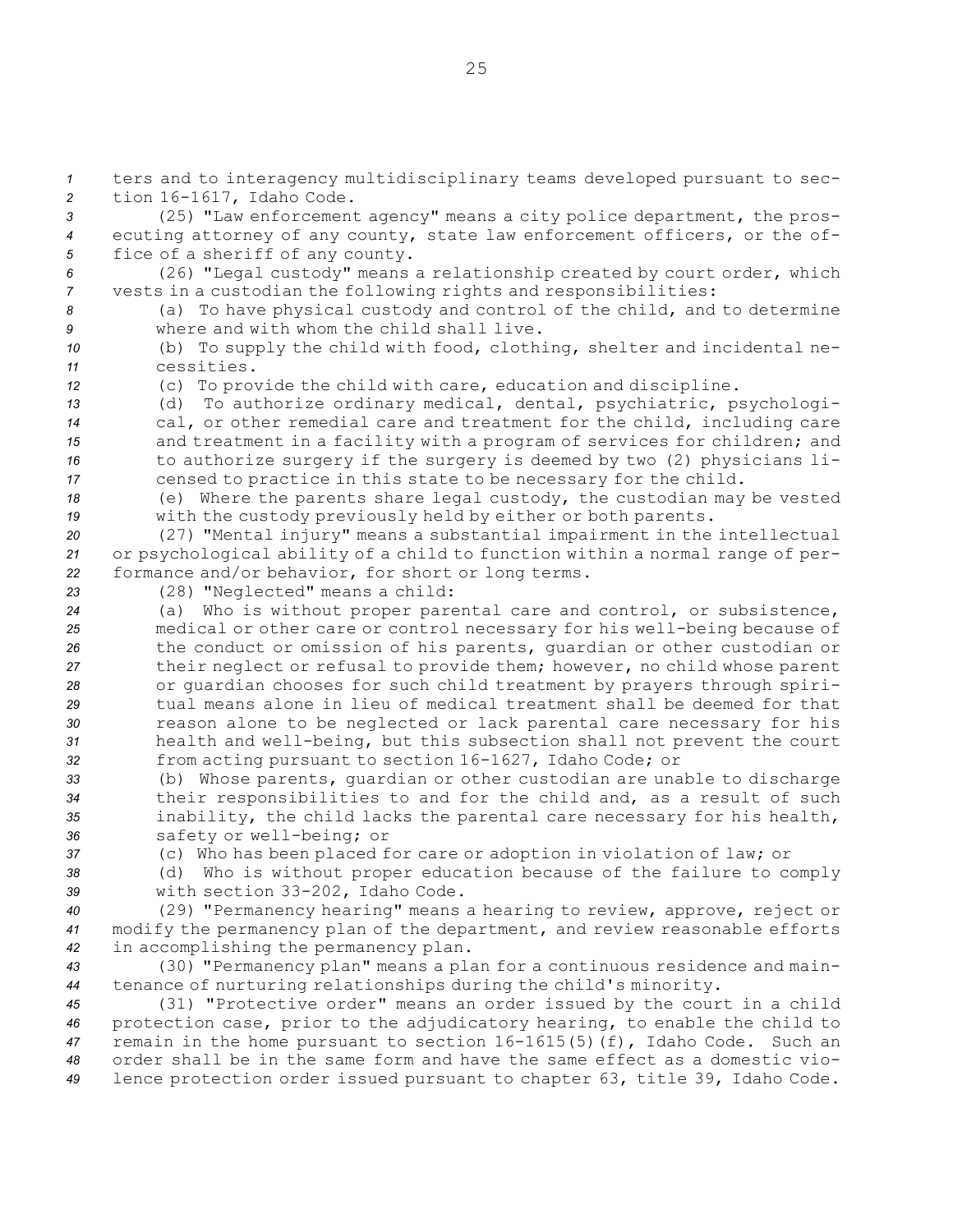*<sup>1</sup>* <sup>A</sup> protective order shall be for <sup>a</sup> period not to exceed three (3) months unless *2* otherwise stated in the order.

 (32) "Protective supervision" is <sup>a</sup> legal status created by court order in <sup>a</sup> child protective case whereby the child is in the legal custody of his or her parent(s), guardian(s) or other legal custodian(s), subject to supervi-sion by the department.

*<sup>7</sup>* (33) "Relative" means <sup>a</sup> child's grandparent, great grandparent, aunt, *<sup>8</sup>* great aunt, uncle, great uncle, brother-in-law, sister-in-law, first *<sup>9</sup>* cousin, sibling and half-sibling.

 (34) "Residual parental rights and responsibilities" means those rights and responsibilities remaining with the parents after the transfer of legal custody including, but not necessarily limited to, the right of visi- tation, the right to consent to adoption, the right to determine religious affiliation, the right to family counseling when beneficial, and the respon-sibility for support.

*<sup>16</sup>* (35) "Shelter care" means places designated by the department for tem-*<sup>17</sup>* porary care of children pending court disposition or placement.

 (36) "Supportive services," as used in this chapter, shall mean ser- vices which assist parents with <sup>a</sup> disability to compensate for those aspects of their disability which affect their ability to care for their child and which will enable them to discharge their parental responsibilities. The term includes specialized or adapted training, evaluations or assistance with effectively using adaptive equipment and accommodations which allow parents with <sup>a</sup> disability to benefit from other services including, but not limited to, Braille texts or sign language interpreters.

*<sup>26</sup>* SECTION 17. That Section 16-2005, Idaho Code, be, and the same is hereby *27* amended to read as follows:

 16-2005. CONDITIONS UNDER WHICH TERMINATION MAY BE GRANTED. (1) The court may grant an order terminating the relationship where it finds that termination of parental rights is in the best interests of the child and that one (1) or more of the following conditions exist:

- *<sup>32</sup>* (a) The parent has abandoned the child.
- *<sup>33</sup>* (b) The parent has neglected or abused the child.
- *<sup>34</sup>* (c) The presumptive parent is not the biological parent of the child.

*<sup>35</sup>* (d) The parent is unable to discharge parental responsibilities and *<sup>36</sup>* such inability will continue for <sup>a</sup> prolonged indeterminate period and

*<sup>37</sup>* will be injurious to the health, morals or well-being of the child. *<sup>38</sup>* (e) The parent has been incarcerated and is likely to remain incarcer-

*<sup>39</sup>* ated for <sup>a</sup> substantial period of time during the child's minority.

*<sup>40</sup>* (2) The court may grant an order terminating the relationship and may *<sup>41</sup>* rebuttably presume that such termination of parental rights is in the best *42* interests of the child where:

 (a) The parent caused the child to be conceived as <sup>a</sup> result of rape, incest, lewd conduct with <sup>a</sup> minor child under the age of sixteen (16) years, or sexual abuse of <sup>a</sup> child under the age of sixteen (16) years, as defined in sections 18-6101, 18-1508, 18-1506 and 18-6602, Idaho Code; (b) The following circumstances are present:

*<sup>48</sup>* (i) Abandonment, chronic abuse or chronic neglect of the child. *<sup>49</sup>* Chronic neglect or chronic abuse of <sup>a</sup> child shall consist of abuse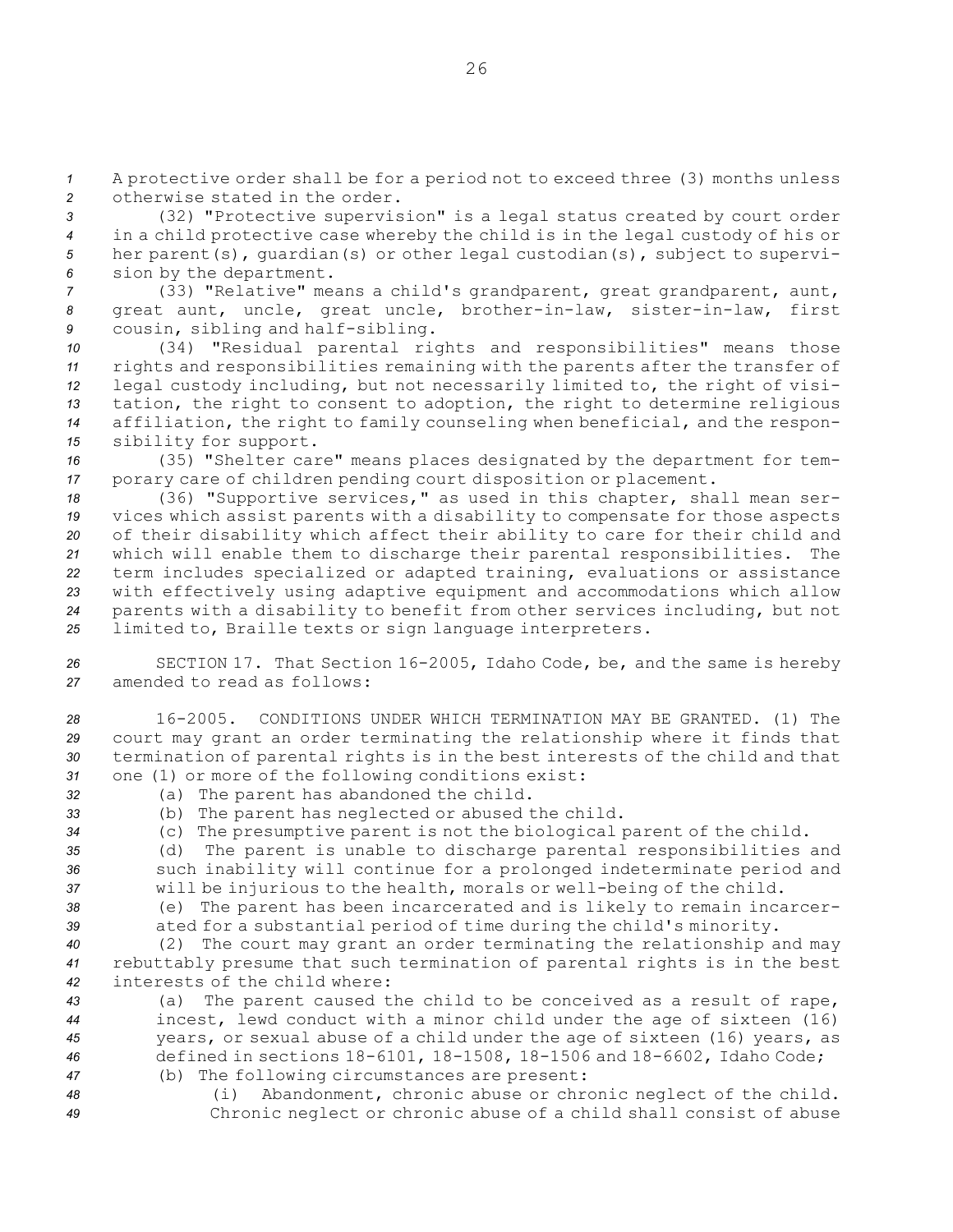or neglect that is so extreme or repetitious as to indicate con- tinuing the relationship would result in unacceptable risk to the health and welfare of the child; (ii) Sexual abuse against <sup>a</sup> child of the parent. Sexual abuse, for the purposes of this section, includes any conduct described in section 18-1506, 18-1506A, 18-1507, 18-1508, 18-1508A, 18-6101, 18-6108 or 18-6608, Idaho Code; 8 (iii) Torture of a child; any conduct described in the code sec- tions listed in section 18-8303(1), Idaho Code; battery or an injury to <sup>a</sup> child that results in serious or great bodily in- jury to <sup>a</sup> child; voluntary manslaughter of <sup>a</sup> child, or aiding or abetting such voluntary manslaughter, soliciting such voluntary manslaughter or attempting or conspiring to commit such voluntary manslaughter; ritualized abuse of <sup>a</sup> child; lewd conduct; murder committed in the perpetration of rape; first-degree kidnapping committed for the purpose of rape, committing an infamous crime **17 against nature, committing any lewd and lascivious act upon any**  child under the age of sixteen (16) years or for purposes of sex- ual gratification or arousal; second-degree kidnapping where the victim is an unrelated minor child and the kidnapping is committed for the purpose of rape, committing an infamous crime against na- ture, committing any lewd and lascivious act upon any child under the age of sixteen (16) years or for purposes of sexual gratifi- cation or arousal; rape, but excluding section 18-6101(1), Idaho Code, where the victim is at least twelve (12) years of age or the defendant is eighteen (18) years of age; male rape, but exclud- ing section 18-6108(1), Idaho Code, where the victim is at least twelve (12) years of age or the defendant is eighteen (18) years of **age;** forcible sexual penetration by use of a foreign object; sex trafficking; and any other offense set forth in section 18-8304, Idaho Code, if at the time of the commission of the offense the victim was below the age of thirteen (13) years or an offense that is substantially similar to any of the foregoing offenses under the laws of another jurisdiction or military court or the court of another country; (iv) The parent has committed murder, aided or abetted <sup>a</sup> murder,

*<sup>37</sup>* solicited <sup>a</sup> murder or attempted or conspired to commit murder; or *<sup>38</sup>* (c) The court determines the child to be an abandoned infant, except in

*<sup>39</sup>* <sup>a</sup> parental termination action brought by one (1) parent against another *40* parent.

*<sup>41</sup>* (3) The court may grant an order terminating the relationship if termi-*<sup>42</sup>* nation is found to be in the best interest of the parent and child.

 (4) The court may grant an order terminating the relationship where <sup>a</sup> consent to termination in the manner and form prescribed by this chapter has been filed by the parent(s) of the child in conjunction with <sup>a</sup> petition for adoption initiated by the person or persons proposing to adopt the child, or where the consent to termination has been filed by <sup>a</sup> licensed adoption agency, no subsequent hearing on the merits of the petition shall be held. Consents required by this chapter must be witnessed by <sup>a</sup> district judge or magistrate of <sup>a</sup> district court, or equivalent judicial officer of the state,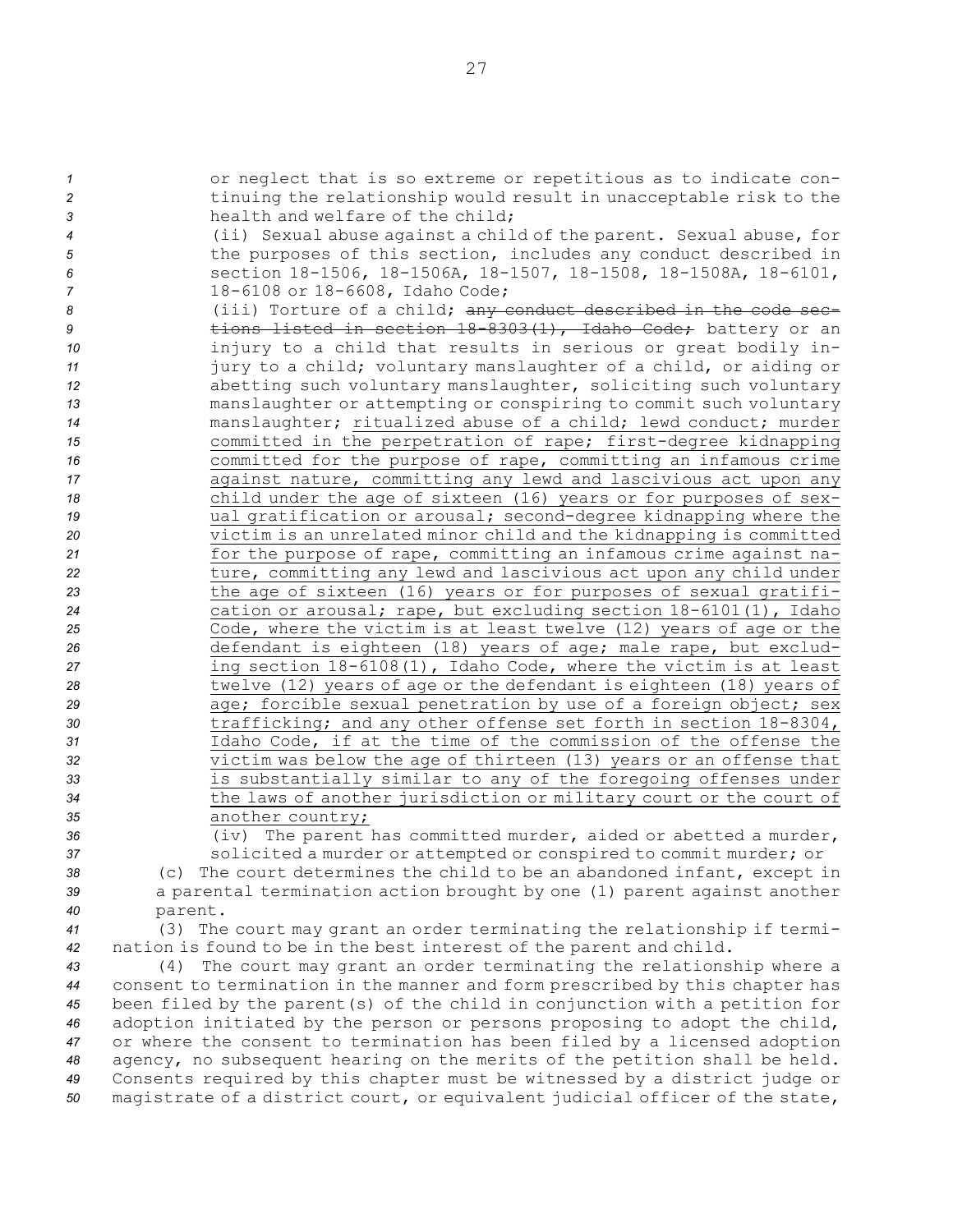where <sup>a</sup> person consenting resides or is present, whether within or without the county, and shall be substantially in the following form: IN THE DISTRICT COURT OF THE.... JUDICIAL DISTRICT OF THE STATE OF IDAHO, IN AND FOR THE COUNTY OF.... In the Matter of the termination ) of the parental rights of ) ................... ) ................... ) <sup>I</sup> (we), the undersigned, being the.... of...., do hereby give my (our) full and free consent to the complete and absolute termination of my (our) parental right(s), to the said...., who was born....,...., unto...., hereby relinquishing completely and forever, all legal rights, privileges, du- ties and obligations, including all rights of inheritance to and from the said...., and <sup>I</sup> (we) do hereby expressly waive my (our) right(s) to hear- ing on the petition to terminate my (our) parental relationship with the said...., and respectfully request the petition be granted. DATED:...., 20.. ................ STATE OF IDAHO ) *20* ) ss. COUNTY OF.... ) On this.... day of...., 20.., before me, the undersigned....,.... (Judge or Magistrate) of the District Court of the.... Judicial District of the state of Idaho, in and for the county of...., personally appeared...., known to me (or proved to me on the oath of....) to be the person(s) whose name(s) is (are) subscribed to the within instrument, and acknowledged to me that he (she, they) executed the same. IN WITNESS WHEREOF, <sup>I</sup> have hereunto set my hand and affixed my official seal the day and year in this certificate first above written. ...................... (District Judge or Magistrate) The court shall accept <sup>a</sup> consent or <sup>a</sup> surrender and release executed in another state if: (1) It is witnessed by <sup>a</sup> magistrate or district judge of the state where signed; or (2) The court receives an affidavit or <sup>a</sup> certificate from <sup>a</sup> court of comparable jurisdiction stating that the consent or the surrender and release was executed in accordance with the laws of the state in which it was executed, or the court is satisfied by other showing that the con- sent or surrender and release was executed in accordance with the laws of the state in which it was executed; or (3) The court shall accept <sup>a</sup> termination or relinquishment from <sup>a</sup> sis- ter state that has been ordered by <sup>a</sup> court of competent jurisdiction un- der like proceedings; or in any other manner authorized by the laws of <sup>a</sup> sister state. In <sup>a</sup> state where the father has failed to file notice of claim to paternity and willingness to assume responsibility as provided for pursuant to the laws of such state, and where such failure consti-tutes an abandonment of such child and constitutes <sup>a</sup> termination or re-